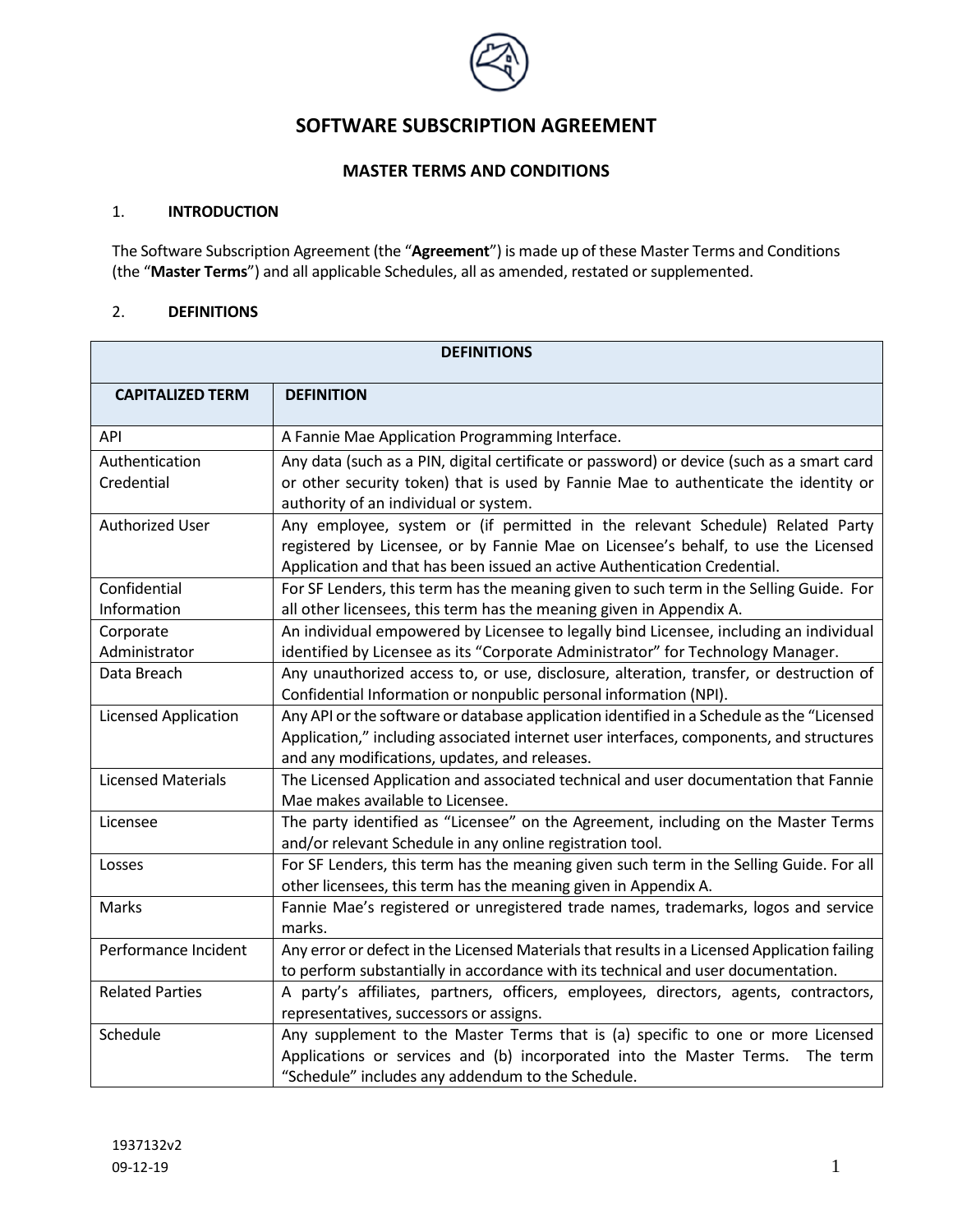

## **DEFINITIONS**

| <b>Selling Guide</b>    | The Fannie Mae Single Family Selling Guide, as amended, restated, supplemented or       |
|-------------------------|-----------------------------------------------------------------------------------------|
|                         | otherwise modified from time to time.                                                   |
| SF Lender               | Any lender that is approved to sell single-family loans to Fannie Mae pursuant to the   |
|                         | Lender Contract (as defined in the Selling Guide).                                      |
| Third-Party Application | Any product, service, system, application, internet site or data that is input into or  |
|                         | integrated or interfaced with the Licensed Application and owned or operated by a       |
|                         | Third-Party Provider.                                                                   |
| Third-Party Licensor    | Any third party that licenses or otherwise conveys to Fannie Mae the right to use,      |
|                         | distribute or make available any part of the Licensed Materials.                        |
| Third-Party Provider    | Any third party that provides business, technology, data or other products or services. |

## **3. GRANT OF RIGHTS AND IMPOSITION OF RESTRICTIONS AND OBLIGATIONS**

The table below describes rights granted to, and restrictions and obligations imposed on, Licensee.

| <b>GRANT OF RIGHTS AND IMPOSITION OF OBLIGATIONS</b> |                                                                                                                                                                                                                                                                                                                                                                                                                                                                                                                                                                                                                                                                                                                                                                                                                                                                                                                                                                                                                                                            |  |
|------------------------------------------------------|------------------------------------------------------------------------------------------------------------------------------------------------------------------------------------------------------------------------------------------------------------------------------------------------------------------------------------------------------------------------------------------------------------------------------------------------------------------------------------------------------------------------------------------------------------------------------------------------------------------------------------------------------------------------------------------------------------------------------------------------------------------------------------------------------------------------------------------------------------------------------------------------------------------------------------------------------------------------------------------------------------------------------------------------------------|--|
| <b>Topic</b>                                         | <b>Description</b>                                                                                                                                                                                                                                                                                                                                                                                                                                                                                                                                                                                                                                                                                                                                                                                                                                                                                                                                                                                                                                         |  |
| License                                              | Fannie Mae grants Licensee a non-exclusive, non-transferable, non-sublicensable,<br>revocable license under Fannie Mae's intellectual property rights to access and use the<br>Licensed Materials through its Authorized Users. Unless otherwise provided in the<br>relevant Schedule, the Licensed Application is licensed to Licensee on a company-wide<br>subscription basis.                                                                                                                                                                                                                                                                                                                                                                                                                                                                                                                                                                                                                                                                           |  |
| <b>Right to Copy</b>                                 | Licensee may copy the documentation (other than the documentation of Third-Party                                                                                                                                                                                                                                                                                                                                                                                                                                                                                                                                                                                                                                                                                                                                                                                                                                                                                                                                                                           |  |
| Documentation                                        | Licensors) to the extent necessary to exercise the license.                                                                                                                                                                                                                                                                                                                                                                                                                                                                                                                                                                                                                                                                                                                                                                                                                                                                                                                                                                                                |  |
| <b>Restrictions on Use</b>                           | Licensee's license is subject to the following restrictions:<br>Licensee and its Authorized Users may only access and use the Licensed<br>$\bullet$<br>Materials for Licensee's internal mortgage-related business purposes and for<br>their intended use;<br>Licensee must not resell, sublicense, distribute, allow access to or otherwise<br>make any part of the Licensed Materials available to any person except as<br>permitted under the Agreement;<br>Licensee must not (a) attempt to disable or circumvent any technological<br>measure that controls access to the Licensed Application, (b) attempt to reverse<br>engineer, decompile or otherwise derive the source code or any trade secrets<br>from the Licensed Application, or (c) engage in any conduct intended to interfere<br>with the operation of the Licensed Application except to the extent that such<br>activity is expressly permitted by applicable law; and<br>Licensee must not modify, alter, translate or create derivative works based upon<br>the Licensed Materials. |  |
| <b>Extraterritorial Use</b>                          | Licensee may access and use the Licensed Materials outside of the United States as<br>expressly permitted in an applicable Schedule, but only in connection with properties<br>located in the United States and its territories.                                                                                                                                                                                                                                                                                                                                                                                                                                                                                                                                                                                                                                                                                                                                                                                                                           |  |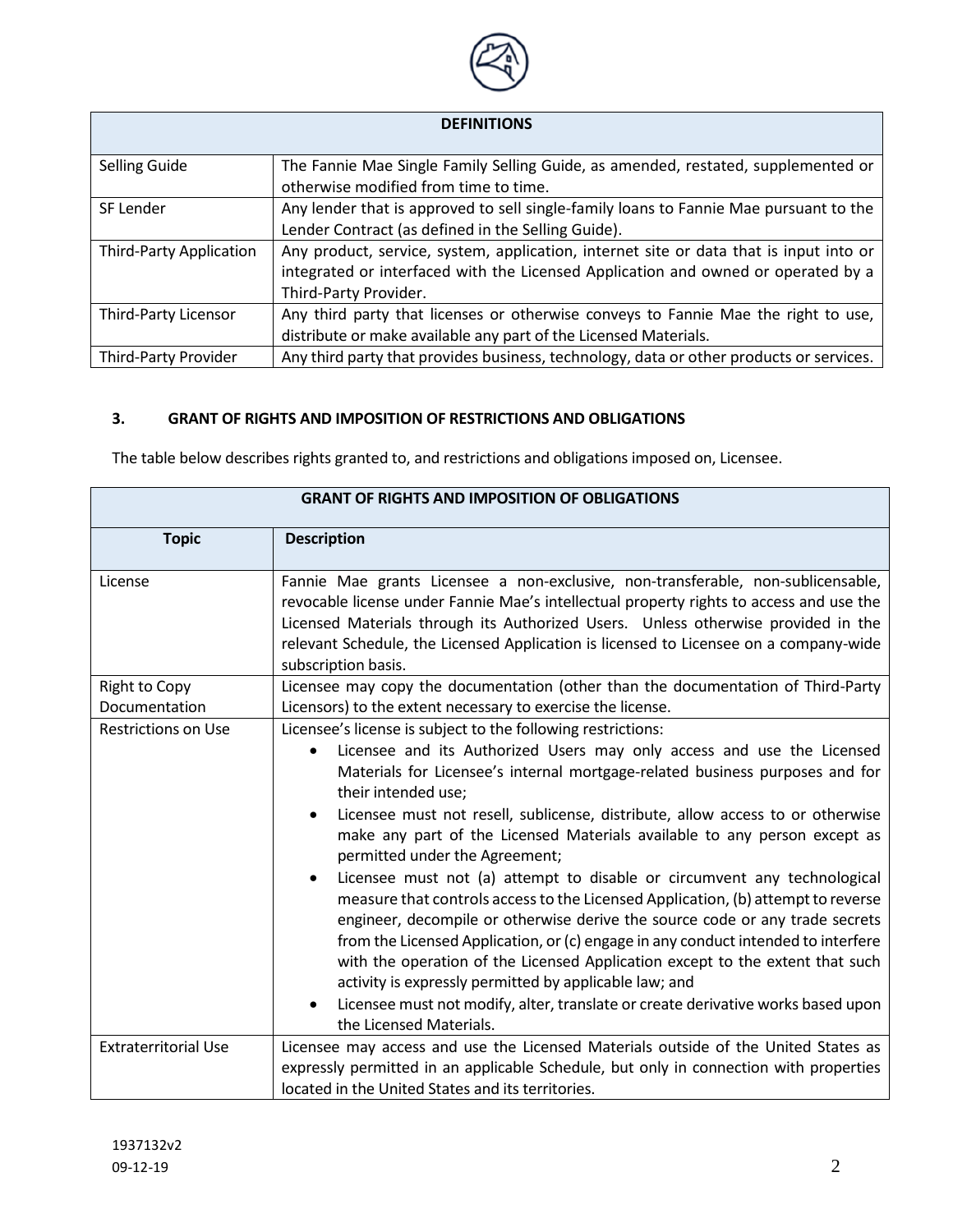

| <b>GRANT OF RIGHTS AND IMPOSITION OF OBLIGATIONS</b> |                                                                                                                                                                                                                                                                                                                                                                                                                                                                                                                                                                                                              |
|------------------------------------------------------|--------------------------------------------------------------------------------------------------------------------------------------------------------------------------------------------------------------------------------------------------------------------------------------------------------------------------------------------------------------------------------------------------------------------------------------------------------------------------------------------------------------------------------------------------------------------------------------------------------------|
|                                                      | Licensee represents and warrants that any access and use of the Licensed Materials<br>outside the United States will comply with all applicable foreign and domestic laws, and<br>Licensee will indemnify and hold Fannie Mae harmless from all Fannie Mae Losses that<br>are based on or result from its access and use of the Licensed Materials outside of the<br>United States (for SF Lenders, in accordance with the indemnification procedures set<br>forth in the Selling Guide and for all other licensees in accordance with the<br>indemnification procedures set forth in Appendix A).           |
| Schedule(s)                                          | A Schedule is effective when (a) Licensee accepts the terms and conditions and (b) Fannie<br>Mae makes a Licensed Application referenced in the Schedule available to Licensee.<br>Licensee accepts the terms and conditions of a Schedule on the earlier of the date that<br>(a) it signs the Schedule or (b) it first uses a Licensed Application referenced in the<br>Schedule.                                                                                                                                                                                                                           |
| Unauthorized<br>Representations                      | Licensee must not make any statements (a) that purport to be or might reasonably be<br>construed to be made on behalf of Fannie Mae or its Third-Party Licensors, (b) that Fannie<br>Mae endorses Licensee's products or services or (c) regarding the capabilities of the<br>Licensed Application other than those made by Fannie Mae or its Third-Party Licensors in<br>the most recent version of the documentation.                                                                                                                                                                                      |
| <b>Additional Provisions</b>                         | In performing under this Agreement, SF Lenders must comply with all provisions<br>$\bullet$<br>of the Selling Guide relevant to:<br>Confidentiality of Information<br>Indemnification<br>$\bullet$<br>Indemnification procedures<br>$\bullet$<br>Compliance with laws<br>$\bullet$<br>Authority<br>$\bullet$<br>Nonpublic personal information<br>$\bullet$<br>Data breaches and procedures in the event of data breaches<br>$\bullet$<br>Trade name and trademarks<br>Assignment<br>Governing law<br>Severability<br>If Licensee is not a SF Lender, it must comply with all terms set forth in Appendix A. |

## **4. OWNERSHIP OF LICENSED MATERIALS**

- **4.1. Ownership**. The Licensed Materials are protected by copyright and other intellectual property rights under applicable laws and international treaties. Title and all ownership rights to the Licensed Materials reside in Fannie Mae and its Third-Party Licensors. All rights not expressly granted to Licensee in the Agreement are reserved. The Licensed Materials are the Confidential Information of Fannie Mae and/or its Third-Party Licensors.
- **4.2. Protection.** Licensee must take all reasonable measures requested by Fannie Mae to protect the Licensed Materials from any unauthorized disclosure, access or use.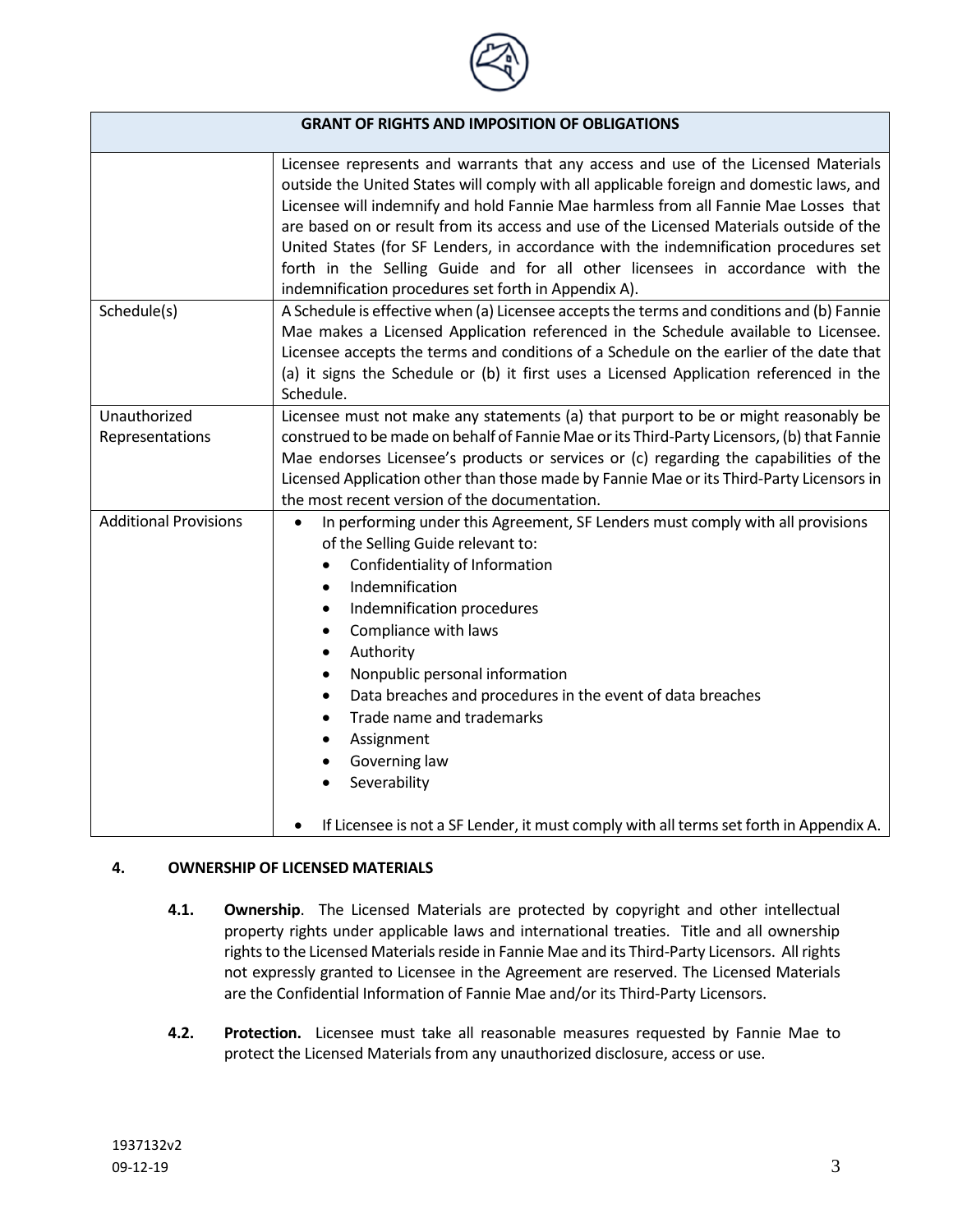

## **5. RIGHTS AND RESPONSIBILITIES OF THE PARTIES**

- **5.1. Hardware; Software; Alternative Systems.** Licensee is responsible for (a) providing all hardware, software, Third-Party Applications and other materials necessary for accessing and using any Licensed Application, and (b) providing alternative systems and processes when the Licensed Application is not available.
- **5.2. Third-Party Applications and Providers.** Licensee may gain access to information or functionality through a Third-Party Application, and the Licensed Application may enable transactions between Licensee and a Third-Party Provider.

| Licensee agrees that:                                                                                                                                                                                                                                                                                                                                                                                                                                                                                                                                                                                                                                                                                                                                                                                                                                                                                                                                                                                                                                                                                                                                                                                                                                                                                                                                                                                                                                                                                                                                                                                                                               |
|-----------------------------------------------------------------------------------------------------------------------------------------------------------------------------------------------------------------------------------------------------------------------------------------------------------------------------------------------------------------------------------------------------------------------------------------------------------------------------------------------------------------------------------------------------------------------------------------------------------------------------------------------------------------------------------------------------------------------------------------------------------------------------------------------------------------------------------------------------------------------------------------------------------------------------------------------------------------------------------------------------------------------------------------------------------------------------------------------------------------------------------------------------------------------------------------------------------------------------------------------------------------------------------------------------------------------------------------------------------------------------------------------------------------------------------------------------------------------------------------------------------------------------------------------------------------------------------------------------------------------------------------------------|
| Fannie Mae makes no representations or warranties relating to Third-Party<br>$\bullet$<br>Providers, Third-Party Applications, or any other product, service, internet site, or<br>other functionality provided by Third-Party Providers;<br>Neither Fannie Mae nor any Third-Party Provider may enter into any agreement or<br>$\bullet$<br>incur any obligation or liability on behalf of the other;<br>Any agreement between Licensee and any Third-Party Provider (to which Fannie<br>Mae is not also a party), is not binding on Fannie Mae;<br>The liability limitations, protections and rights given to Fannie Mae, and the<br>$\bullet$<br>restrictions and responsibilities imposed upon Licensee, under the Agreement<br>relating to Licensee's access to or participation in Third-Party Provider sites,<br>systems or services will apply to the relevant Third-Party Provider(s) and Licensee<br>to the fullest extent practicable under the circumstances;<br>Fannie Mae is not affiliated with and does not endorse any Third-Party Application<br>or Third-Party Provider, nor does Fannie Mae investigate, verify or monitor any<br>Third-Party Application or Third-Party Provider; and<br>Access to any Third-Party Application is at Licensee's risk, and Licensee<br>understands that linked internet sites may have information, practices, terms and<br>policies that are different from Fannie Mae's. Fannie Mae is not responsible for<br>such information, practices, terms and policies, or Licensee's use of or inability to<br>use Third-Party Applications and specifically disclaims any liability for any of them. |

- **5.3. Feedback.** If Licensee or any Authorized User provides suggestions, ideas, or other feedback to Fannie Mae concerning the Licensed Materials ("Feedback"), Fannie Mae may use, disclose and exploit such Feedback without restriction or any obligation to account to Licensee or the individual providing the Feedback. Fannie Mae is not required to consider or implement any Feedback.
- **5.4. Authorized Users.** Licensee represents and warrants that each individual or system registered by Licensee for access to the Licensed Application (a) is accurately identified to Fannie Mae and (b) is only accessing and using the Licensed Application as authorized for Licensee's benefit. Licensee acknowledges that the Licensed Application may enable Licensee's Authorized Users to access all of Licensee's data in the Licensed Application, which may be more data than the Authorized User needs to perform services for Licensee. Licensee accepts sole responsibility and will indemnify and hold Fannie Mae harmless from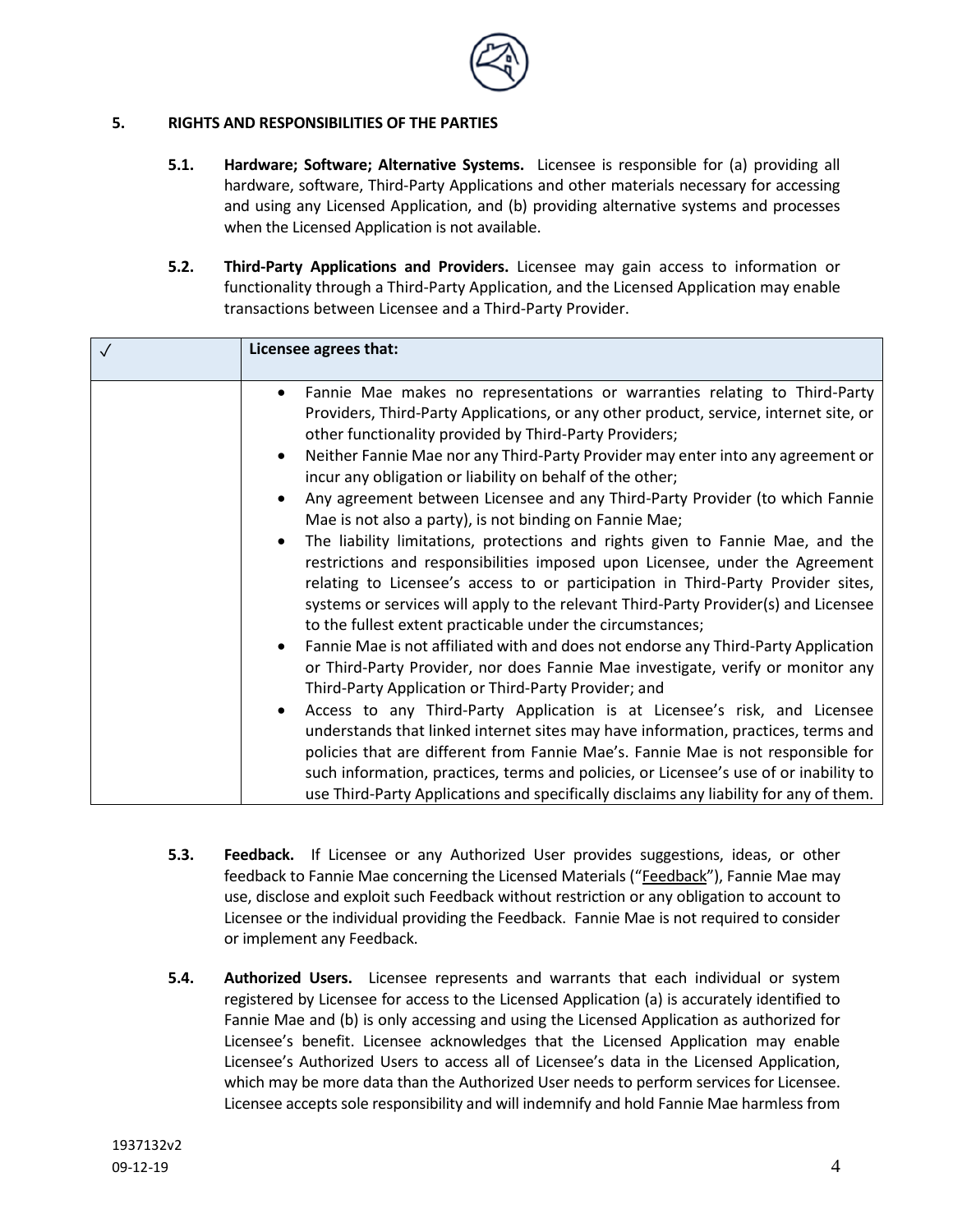

all claims and liability arising from its Authorized Users' access to the Licensed Application and Licensee's data (for SF Lenders, in accordance with the indemnification procedures set forth in the Selling Guide and for all other licensees, in accordance with the indemnification procedures set forth in Appendix A).

- **5.4.1. Authentication Credentials.** Licensee must monitor and maintain the security and proper use of all Authentication Credentials issued by Licensee or by Fannie Mae for Licensee's benefit and is solely responsible for all activities that occur through the use of such Authentication Credentials, whether or not the activities were authorized by Licensee. Authentication Credentials may not be transferred among Authorized Users or other individuals or systems. Licensee must take immediate steps to disable an Authorized User's Authentication Credential if they cease to be associated with Licensee or no longer needs access to the Licensed Materials, and must immediately notify Fannie Mae if there is any loss, theft or unauthorized disclosure or use of an Authentication Credential. Licensee must periodically review and update its Authorized Users' access rights. Fannie Mae is not required to provide access to the Licensed Application to any individual or system, and reserves the right to refuse, change or revoke Authentication Credentials at any time. Licensee must revoke or reset Authentication Credentials as required by Fannie Mae, but in no event less than: (a) every ninety calendar days for individuals and (b) annually for systems.
- **5.4.2. Special Requirements for Authentication Credentials Used by Licensee Systems.** If Licensee implements an Authentication Credential that enables a Licensee system or Third-Party Application to act as an Authorized User (an "Authorized System"), Licensee must implement the Authorized System such that the identity, date, time and nature of any individual's access to the Licensed Application through the Authorized System can be accurately identified to Fannie Mae.
- **5.5. Performance Incident Reporting.** Promptly upon becoming aware of a Performance Incident, Licensee must report it to Fannie Mae, provide supporting information as necessary to enable Fannie Mae to confirm the Performance Incident and determine its root cause, and collaborate with Fannie Mae in the containment and any remediation of such Performance Incident.
- **5.6. Audit Rights.** Fannie Mae may audit Licensee's use of the Licensed Materials upon reasonable notice to Licensee, and Licensee must allow Fannie Mae or its representatives access to Licensee's systems, facilities, books and records as reasonably required to audit Licensee's compliance with the Agreement.
- **5.7. Integration Interfaces and APIs.** Licensee may develop and use an integration interface ("Integration Interface") or use an API to which it has been given access, to transfer data between mortgage-related software owned or licensed by Licensee ("Licensee's Software") and one or more Fannie Mae applications, as permitted by Fannie Mae. Use of an Integration Interface or API to transfer data between Licensee's Software and one or more Fannie Mae applications is governed by the terms and conditions of this Agreement, including all Schedules relevant to the application(s). Unless otherwise expressly specified or made publicly available, all specifications, data standards and other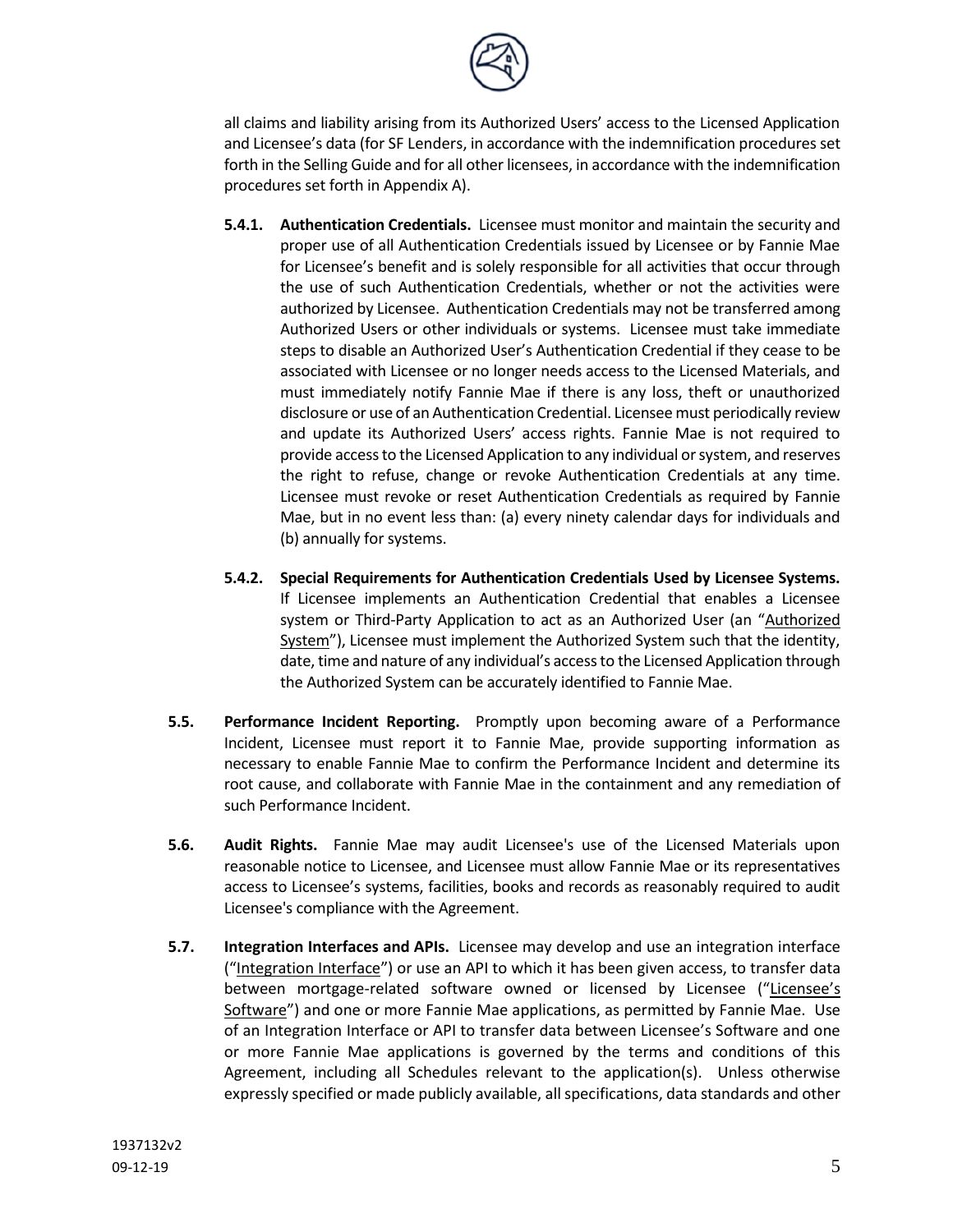

documentation related to integration of Fannie Mae applications and to APIs are the Confidential Information of Fannie Mae.

- **5.7.1 Integration Interfaces**. Licensee must develop, use and maintain all Integration Interfaces in compliance with applicable specifications and compatible with the most current version of the Fannie Mae application. Licensee shall not transfer data via an Integration Interface if the Integration Interface is out of compliance for more than 120 days. Licensee must make available to Fannie Mae qualified personnel to promptly respond to technical questions pertaining to its Integration Interfaces.
- **5.7.2 APIs**. Licensee must keep Licensee's Software that is accessing a Fannie Mae API current with, at a minimum, the previous version of the API. Fannie Mae is under no obligation to make data or services available via an API.

| <b>TERMS PERTAINING TO INTEGRATION INTERFACES AND APIS</b> |                                                                                                                                                                                                                                                                                                                                                                                                                                                                                                                                                                                                                                                                                                                                                                                                                                                                                                                                                                                                                             |
|------------------------------------------------------------|-----------------------------------------------------------------------------------------------------------------------------------------------------------------------------------------------------------------------------------------------------------------------------------------------------------------------------------------------------------------------------------------------------------------------------------------------------------------------------------------------------------------------------------------------------------------------------------------------------------------------------------------------------------------------------------------------------------------------------------------------------------------------------------------------------------------------------------------------------------------------------------------------------------------------------------------------------------------------------------------------------------------------------|
| $\checkmark$                                               | Licensee shall not:                                                                                                                                                                                                                                                                                                                                                                                                                                                                                                                                                                                                                                                                                                                                                                                                                                                                                                                                                                                                         |
|                                                            | misrepresent or mask its identity or the identity of Licensee's<br>$\bullet$<br>Software or API client when using an Integration Interface or API,<br>misrepresent the source or ownership of the content returned<br>from an Integration Interface or API,<br>use any robot, spider, site search or other retrieval application or<br>device to scrape, retrieve or index services provided by Fannie<br>Mae, or to collect or use information about borrowers for any<br>unauthorized purpose,<br>allow access to a Fannie Mae application via an Integration<br>٠<br>Interface or API from any source other than Licensee's Software,<br>use an Integration Interface or API for a purpose other than the<br>furtherance of Licensee's or its affiliates' business with Fannie<br>Mae, or<br>use an Integration Interface or API in a manner other than as<br>intended, that exceeds rate or other limits (without obtaining<br>Fannie Mae's prior written consent) or is otherwise excessive,<br>abusive or disruptive. |
| $\sqrt{}$                                                  | Licensee is solely responsible for:                                                                                                                                                                                                                                                                                                                                                                                                                                                                                                                                                                                                                                                                                                                                                                                                                                                                                                                                                                                         |
|                                                            | the accuracy, technical sufficiency and functionality of its<br>$\bullet$<br>Integration Interfaces,<br>all costs associated with its Integration Interfaces, its use of APIs,<br>٠<br>and Licensee's Software and<br>Losses incurred by Fannie Mae as a result of any malware or<br>phishing attacks resulting from the development or use of an<br>Integration Interface or API.                                                                                                                                                                                                                                                                                                                                                                                                                                                                                                                                                                                                                                          |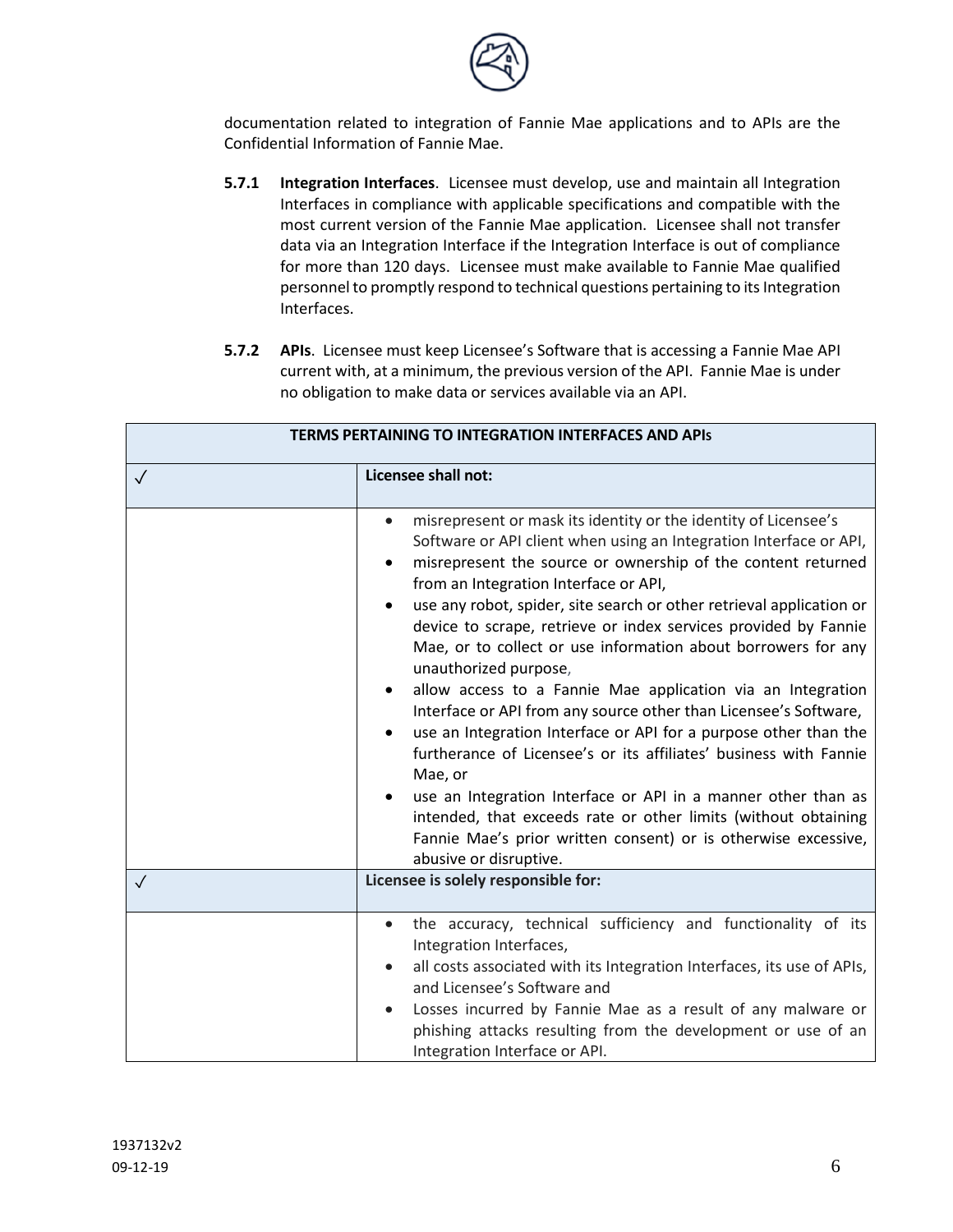| <b>Fannie Mae may:</b>                                                                                                                                                                                                                                                                                                                                                                                                                                                                                                                                                                                                                                                                                                                                                                                                                                                                                                                                                                                                                                                                                 |
|--------------------------------------------------------------------------------------------------------------------------------------------------------------------------------------------------------------------------------------------------------------------------------------------------------------------------------------------------------------------------------------------------------------------------------------------------------------------------------------------------------------------------------------------------------------------------------------------------------------------------------------------------------------------------------------------------------------------------------------------------------------------------------------------------------------------------------------------------------------------------------------------------------------------------------------------------------------------------------------------------------------------------------------------------------------------------------------------------------|
| modify any API or the specifications, rate limits, benefits or<br>features provided in connection with Licensee's use of an<br>Integration Interface or API at any time without notice.<br>Modifications may affect Licensee's use of the Integration<br>Interface or API and may require Licensee to make changes to<br>Licensee's Software at its own cost to continue to interface with<br>the interfaced Fannie Mae application,<br>suspend or terminate access to an API or by an Integration<br>Interface without notice if Fannie Mae reasonably believes<br>Licensee is in violation of this Agreement,<br>monitor Licensee's Software or activities relating to Licensee's use<br>of an Integration Interface or API. Licensee will provide Fannie<br>Mae reasonable access to use Licensee's Software for the purpose<br>of monitoring or auditing use of the Integration Interface or API,<br>and<br>use data and information related to Licensee's use of one or more<br>APIs for any business purpose, including without limitation<br>developing enhancements to the Licensed Materials. |

- **5.8. Recordkeeping.** Licensee may be required to maintain records of certain data pursuant to state or federal laws and regulations. Licensee is solely responsible for fulfilling such obligations. Fannie Mae is not responsible for maintaining or providing any data or reports for Licensee.
- **5.9 Data Reporting.** Licensee is responsible for the accuracy and completeness of all data it submits to Fannie Mae's systems, and Fannie Mae does not have any obligation to authenticate the source of, or verify the accuracy of, any such data. Licensee is solely responsible for the back-up and restoration of its data and other materials.
- **5.10 Rights in Data.** All data, materials and records (including data and materials compiled from records) representing, related to, associated with or based on loans securitized by Fannie Mae, serviced for Fannie Mae or in which Fannie Mae has an ownership right or interest are Fannie Mae's property and that of any other owner of a participation interest in the loan, regardless of the physical form or characteristics of the data, materials or records or whether they are developed or originated by the loan seller, servicer or others. Licensee agrees that Fannie Mae, its agents and contractors may use, reproduce, distribute and retain all such data, materials and records, and any other data, materials and records received or generated by Fannie Mae in connection with this Agreement (or, where applicable, designated in the Licensed Application for delivery to Fannie Mae) for any purpose, including without limitation monitoring and performance of the Licensed Application, enforcement of Fannie Mae's rights, fraud prevention, information security, supporting and improving the Licensed Materials, providing reports to Licensee and third parties, analysis, providing data and services in compliance with applicable laws, and modeling, analytics and auditing.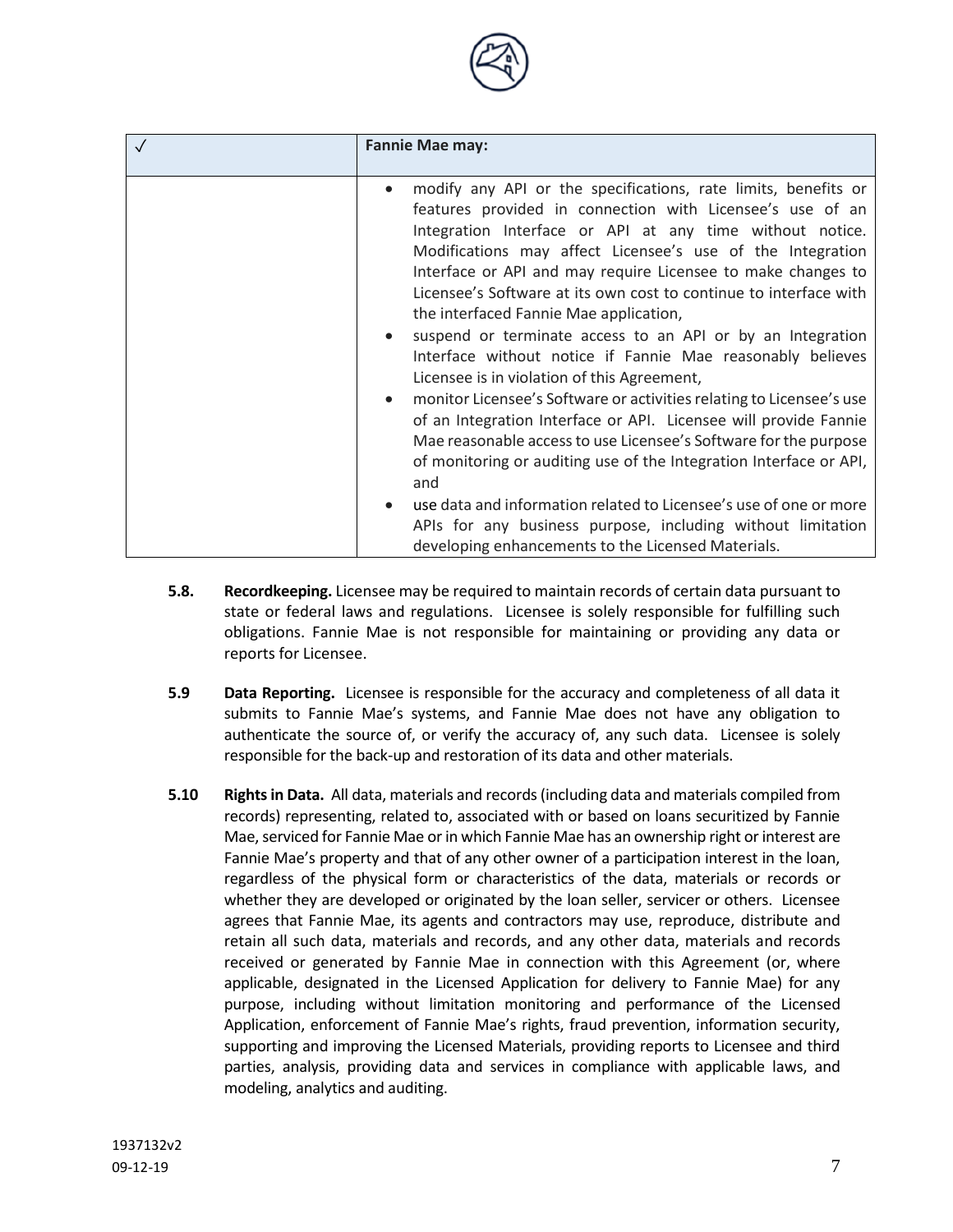

Licensee's privacy statements, policies and practices must not conflict with this Section or any privacy statement included in any Licensed Application. Fannie Mae is not bound by Licensee's privacy statements.

**5.11. Right to Modify the Licensed Materials.** Fannie Mae reserves the right, without any liability to Licensee, to (a) modify any Licensed Materials or substitute any materials contained in the Licensed Materials without materially degrading the functionality of the Licensed Application, and (b) discontinue the licensing or support of any Licensed Materials.

### **6. SYSTEM AND DATA SECURITY**

| LICENSEE'S OBLIGATIONS RELATED TO SYSTEM AND DATA SECURITY |                                                                                                                                                                                                                                                                                                                                                                                                                                                                                                                                                                                                                                                                                                                                                                                                                                                                                                                                                                                                       |
|------------------------------------------------------------|-------------------------------------------------------------------------------------------------------------------------------------------------------------------------------------------------------------------------------------------------------------------------------------------------------------------------------------------------------------------------------------------------------------------------------------------------------------------------------------------------------------------------------------------------------------------------------------------------------------------------------------------------------------------------------------------------------------------------------------------------------------------------------------------------------------------------------------------------------------------------------------------------------------------------------------------------------------------------------------------------------|
| $\checkmark$                                               | Licensee must:                                                                                                                                                                                                                                                                                                                                                                                                                                                                                                                                                                                                                                                                                                                                                                                                                                                                                                                                                                                        |
| Comply with policies                                       | comply with all security policies and procedures reasonably required by<br>Fannie Mae related to the access and use of any data or Licensed Materials;<br>and                                                                                                                                                                                                                                                                                                                                                                                                                                                                                                                                                                                                                                                                                                                                                                                                                                         |
| Implement industry<br>standard measures                    | implement appropriate measures meeting or exceeding industry standards<br>$\bullet$<br>to ensure the security, integrity, and confidentiality of transmissions to and<br>from Fannie Mae's systems, including:<br>encryption for the protection of data in transit,<br>virus checking programs,<br>$\bullet$<br>disaster recovery and back-up procedures,<br>procedures to prevent disclosure of data and other materials to a<br>$\bullet$<br>party other than the intended recipient, and<br>methods for securely disposing of or destroying Confidential<br>Information.<br>provide the same level of protection for the Licensed Materials and all data<br>obtained from Fannie Mae's systems that Licensee provides for its own<br>materials and data of a similar nature but no less than an industry standard<br>level.<br>collaborate with Fannie Mae in assessing the sufficiency of these measures<br>and Licensee's information security program, upon Fannie Mae's<br>reasonable request. |
| Not transmit malicious code                                | not transmit to Fannie Mae's systems, through an API or otherwise, any<br>$\bullet$<br>materials that contain bugs, viruses, worms or other functions, routines,<br>devices or instructions which may create any unauthorized access or<br>damage to, or interruption in the functioning of, the Licensed Application<br>or Fannie Mae's systems.                                                                                                                                                                                                                                                                                                                                                                                                                                                                                                                                                                                                                                                     |

## **7. SUPPORT**

**7.1. Fannie Mae Support.** During the hours posted on the applicable Fannie Mae internet site or otherwise provided to Licensee, Fannie Mae personnel will be available to Licensee via the Fannie Mae Technology Support Center to respond to technical questions regarding the functionality of the Licensed Application and to help Licensee identify, verify and resolve Performance Incidents caused by the Licensed Materials.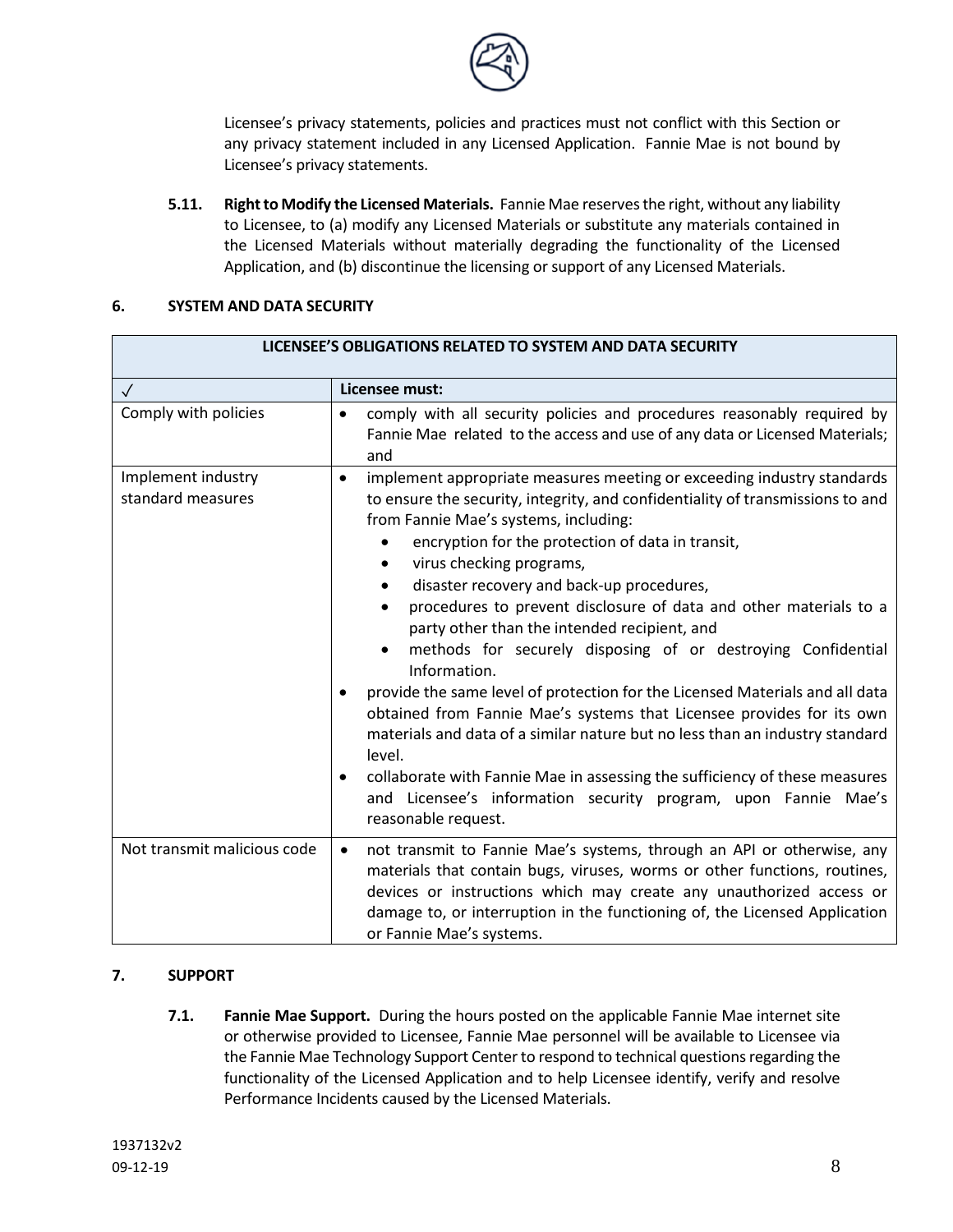

**7.2. Consulting and Other Services.** Fannie Mae may provide certain consulting, implementation, training, installation, integration and other services to Licensee. All such services are provided on an "as-is" basis without warranty of any kind.

## **8. FEES, TAXES AND BILLING**

Licensee must pay all applicable fees and charges listed in any Schedule or related rate sheet. Fannie Mae may increase or decrease such charges on 20 days' prior notice to Licensee. Licensee's continued use of the applicable Licensed Materials constitutes Licensee's acceptance of any such adjustments. Payment is due upon receipt of invoice. Taxes related to Licensee's access to or use of the Licensed Application are the responsibility of Licensee.

#### **9. DISCLAIMER**

THE LICENSED MATERIALS ARE PROVIDED TO LICENSEE 'AS IS' WITHOUT REPRESENTATIONS, WARRANTIES OR PROMISES OF ANY KIND. FANNIE MAE AND ITS THIRD-PARTY LICENSORS SPECIFICALLY DISCLAIM ALL WARRANTIES, WHETHER EXPRESS OR IMPLIED, INCLUDING THE IMPLIED WARRANTIES OF MERCHANTABILITY AND FITNESS FOR A PARTICULAR PURPOSE, WARRANTIES ARISING FROM COURSE OF DEALING OR COURSE OF PERFORMANCE, AND ANY WARRANTIES OF TITLE, NON-INFRINGEMENT AND QUIET ENJOYMENT. FANNIE MAE DOES NOT WARRANT THAT ALL OR ANY PORTION OF THE LICENSED APPLICATION WILL PERFORM WITHOUT INTERRUPTION OR ERROR OR IN COMPLIANCE WITH LAWS, THAT ALL PERFORMANCE INCIDENTS WILL BE CORRECTED, THAT THE LICENSED MATERIALS WILL MEET LICENSEE'S REQUIREMENTS OR OPERATE IN THE CONFIGURATION WHICH LICENSEE MAY SELECT FOR USE, OR THAT DATA OR OTHER INFORMATION GENERATED BY OR STORED IN THE LICENSED APPLICATION WILL BE ACCURATE OR COMPLETE.

#### **10. LIMITATION OF LIABILITY**

- **10.1. WHEN LICENSED MATERIALS ARE PROVIDED AT NO CHARGE.** IF FANNIE MAE IS PROVIDING THE LICENSED MATERIALS TO LICENSEE AT NO CHARGE, THEN, TO THE MAXIMUM EXTENT PERMITTED BY APPLICABLE LAW, IN NO EVENT WILL FANNIE MAE OR ITS THIRD-PARTY LICENSORS OR THEIR RESPECTIVE RELATED PARTIES HAVE ANY LIABILITY UNDER OR IN CONNECTION WITH THE AGREEMENT TO LICENSEE OR ANYONE CLAIMING UNDER OR THROUGH LICENSEE, WHETHER FOR DIRECT, INDIRECT, PUNITIVE, EXEMPLARY, INCIDENTAL, CONSEQUENTIAL OR SPECIAL DAMAGES, OR FOR ANY LOST PROFITS, BUSINESS INTERRUPTION LOSSES, LOSSES OF GOODWILL, SAVINGS OR DATA REGARDLESS OF THE FORM OF ACTION, WHETHER IN CONTRACT, TORT (INCLUDING NEGLIGENCE, DUTY TO WARN AND STRICT LIABILITY IN TORT) OR OTHERWISE, EVEN IF THE DAMAGES SUFFERED OR INCURRED BY THE INJURED PARTY WERE FORESEEABLE.
- **10.2 WHEN LICENSED MATERIALS ARE PROVIDED FOR A FEE.** IF FANNIE MAE IS PROVIDING THE LICENSED MATERIALS TO LICENSEE FOR A FEE, THEN, TO THE MAXIMUM EXTENT PERMITTED BY APPLICABLE LAW, IN NO EVENT WILL FANNIE MAE OR ITS THIRD-PARTY LICENSORS OR THEIR RESPECTIVE RELATED PARTIES HAVE ANY LIABILITY UNDER OR IN CONNECTION WITH THE AGREEMENT TO LICENSEE OR ANYONE CLAIMING UNDER OR THROUGH LICENSEE (A) FOR ANY PUNITIVE, EXEMPLARY, INCIDENTAL, INDIRECT, CONSEQUENTIAL OR SPECIAL DAMAGES, OR FOR ANY LOST PROFITS, BUSINESS INTERRUPTION LOSSES, LOSSES OF GOODWILL, SAVINGS OR DATA; OR (B) IN AN AMOUNT, IN THE AGGREGATE FOR ALL CLAIMS, THAT EXCEEDS THE LESSER OF (x) THE TOTAL FEES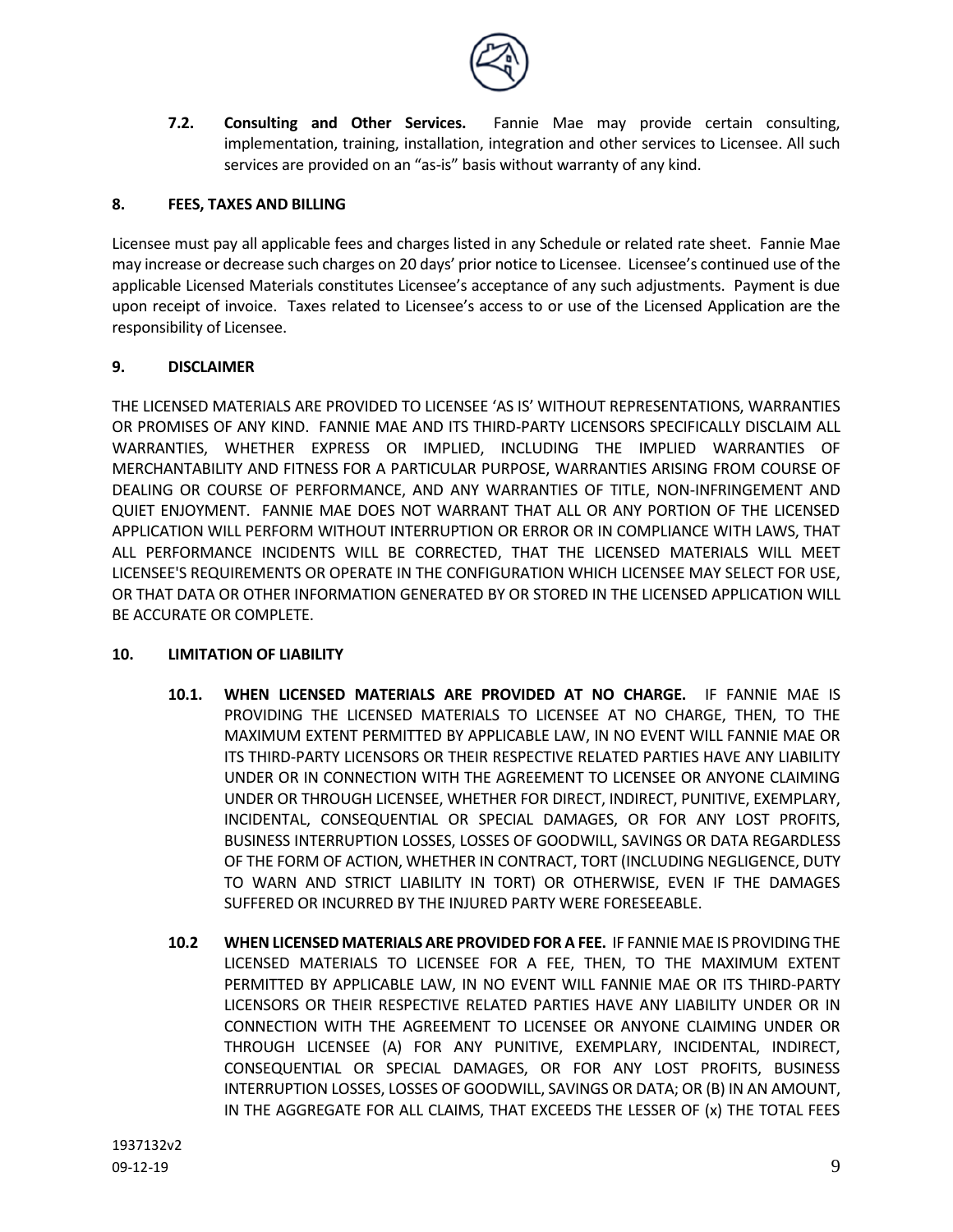

ACTUALLY PAID BY LICENSEE TO FANNIE MAE UNDER THE AGREEMENT DURING THE TWELVE-MONTH PERIOD IMMEDIATELY PRECEDING THE OCCURRENCE OF THE EVENT GIVING RISE TO LIABILITY AND (y) \$25,000, REGARDLESS OF THE FORM OF ACTION, WHETHER IN CONTRACT, TORT (INCLUDING NEGLIGENCE, DUTY TO WARN AND STRICT LIABILITY IN TORT) OR OTHERWISE, EVEN IF THE DAMAGES SUFFERED OR INCURRED BY THE INJURED PARTY WERE FORESEEABLE.

**10.3** THE LIMITATIONS CONTAINED IN THIS SECTION 10 REPRESENT THE PARTIES' AGREEMENT AS TO THE ALLOCATION OF RISK BETWEEN THEM AND FORM AN ESSENTIAL BASIS OF THE BARGAIN BETWEEN THE PARTIES.

#### **11. CLAIMS OF INFRINGEMENT**

**11.1.** If a third party asserts a claim against Licensee or its Related Parties alleging that their possession or use of the Licensed Materials in compliance with the Agreement infringes an intellectual property right of a third party that arises or is enforceable under the laws of the United States or, if in Fannie Mae's opinion such a claim is likely to be made, Fannie Mae may at its option and expense, (a) procure for Licensee the right to continue to access and use the Licensed Materials, (b) replace the Licensed Materials to avoid infringement, (c) modify the Licensed Materials to avoid infringement, or (d) terminate the relevant license(s) and Schedule(s) without Fannie Mae having any liability to Licensee relating to such termination. THE PROVISIONS IN THIS SECTION 11 ARE LICENSEE'S SOLE AND EXCLUSIVE REMEDIES AND FANNIE MAE'S SOLE LIABILITIES AND OBLIGATIONS FOR ANY CLAIMS BROUGHT AGAINST LICENSEE OR ITS RELATED PARTIES ALLEGING INTELLECTUAL PROPERTY INFRINGEMENT.

| $\sqrt{}$ | Fannie Mae (and its Third-Party Licensors) have no obligation to the extent that any claim of<br>infringement is based upon Licensee's:                                 |
|-----------|-------------------------------------------------------------------------------------------------------------------------------------------------------------------------|
|           | access or use of the Licensed Materials in violation of the Agreement,                                                                                                  |
|           | integration, modification or marking of the Licensed Materials, or any portion of the                                                                                   |
|           | Licensed Materials, where, in the absence of such integration, modification or marking,                                                                                 |
|           | the Licensed Materials would not be infringing (unless such integration, modification or<br>marking has been specifically authorized in writing by Fannie Mae),         |
|           | use of the Licensed Materials in combination with other software, documentation,<br>$\bullet$                                                                           |
|           | hardware or data, if use without such software, documentation, hardware or data would<br>not be infringing,                                                             |
|           | use of a superseded version of the Licensed Materials if infringement could have been<br>$\bullet$<br>avoided by the use of the current version provided by Fannie Mae, |
|           | use of the Licensed Materials in practicing any infringing process,<br>٠                                                                                                |
|           | use of the Licensed Materials in a manner for which they were not designed,<br>٠                                                                                        |
|           | activities after Fannie Mae has notified Licensee that Fannie Mae believes such activities<br>٠<br>may result in such infringement,                                     |
|           | designs, specifications or instructions, or<br>٠                                                                                                                        |
|           | use of any marks, including without limitation Fannie Mae's Marks, in violation of the<br>$\bullet$                                                                     |
|           | Selling Guide, where Licensee is an SF Lender, or of Appendix A, where Licensee is not.                                                                                 |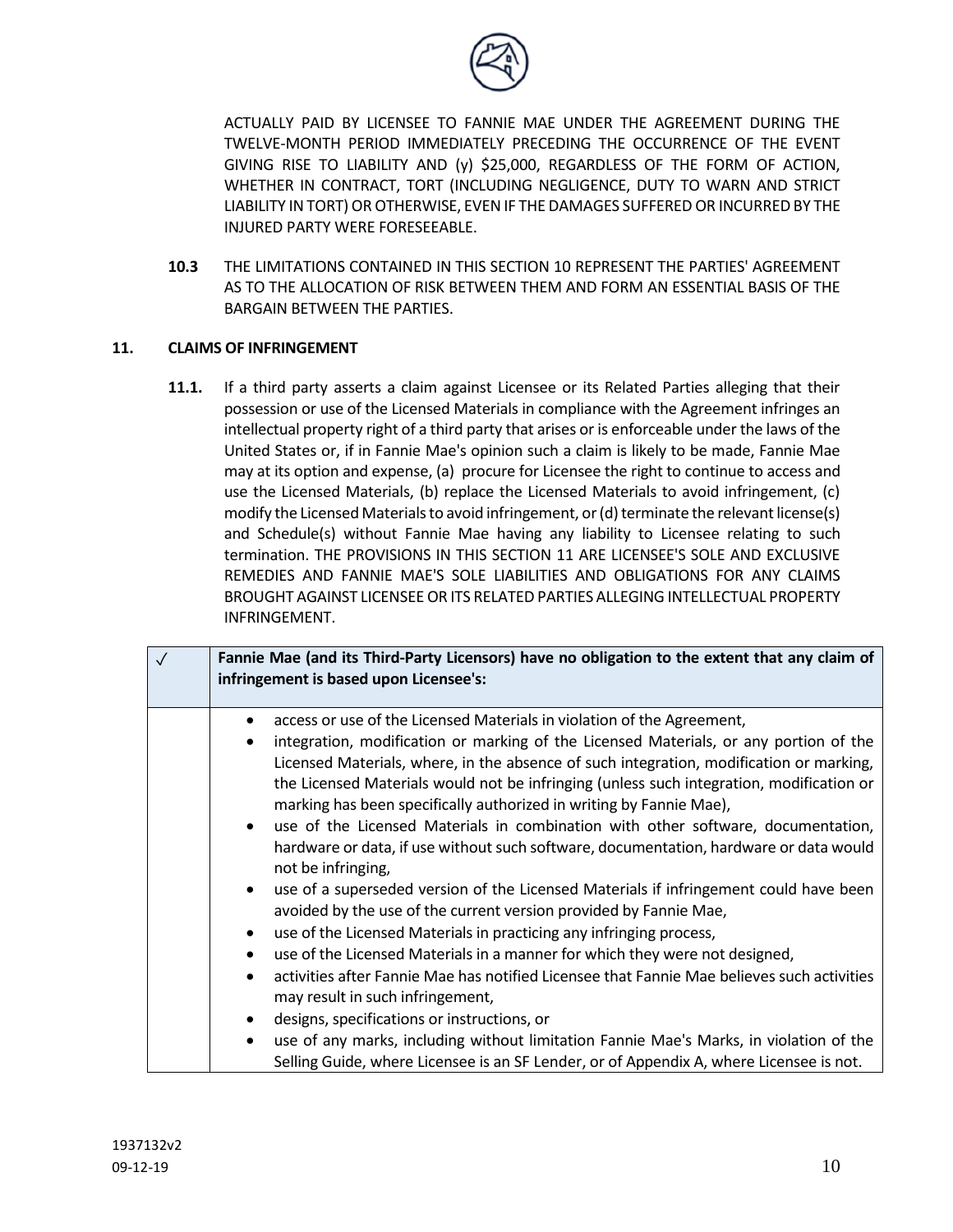

# **12. TERM AND TERMINATION**

| <b>TERM AND TERMINATION</b>                        |                                                                                                                                                                                                                                                                                                                                                                                                                                                                                                                                                                                                                                                                                                                                                                                                                                                                                                                                                                                                                                                                                                                                                                                                                                                                                                           |
|----------------------------------------------------|-----------------------------------------------------------------------------------------------------------------------------------------------------------------------------------------------------------------------------------------------------------------------------------------------------------------------------------------------------------------------------------------------------------------------------------------------------------------------------------------------------------------------------------------------------------------------------------------------------------------------------------------------------------------------------------------------------------------------------------------------------------------------------------------------------------------------------------------------------------------------------------------------------------------------------------------------------------------------------------------------------------------------------------------------------------------------------------------------------------------------------------------------------------------------------------------------------------------------------------------------------------------------------------------------------------|
| <b>Topic</b>                                       | <b>Description</b>                                                                                                                                                                                                                                                                                                                                                                                                                                                                                                                                                                                                                                                                                                                                                                                                                                                                                                                                                                                                                                                                                                                                                                                                                                                                                        |
| Term                                               | The Agreement will remain in effect until terminated as provided in the Agreement<br>(or any applicable Schedule with respect to a Licensed Application).                                                                                                                                                                                                                                                                                                                                                                                                                                                                                                                                                                                                                                                                                                                                                                                                                                                                                                                                                                                                                                                                                                                                                 |
| Termination                                        | Either party may terminate the Master Terms or any Schedule(s) at any time,<br>$\bullet$<br>for any reason, upon 90 days' written notice to the other party.<br>In addition, Fannie Mae may terminate the Master Terms or any Schedule(s) or<br>$\bullet$<br>suspend or terminate Licensee's access to one or more Licensed Application<br>immediately upon written notice to Licensee if:<br>Licensee has committed a breach of the Master Terms or any<br>$\bullet$<br>Schedule(s),<br>Licensee attempts to cause or causes a Licensed Application or Fannie<br>$\bullet$<br>Mae system to malfunction or suffer damage,<br>Licensee enters into any proceeding that relates to insolvency or<br>$\bullet$<br>protection of creditor's rights,<br>Licensee's Mortgage Selling and Servicing Contract with Fannie Mae is<br>$\bullet$<br>suspended or terminated in whole or in part,<br>Fannie Mae determines that it no longer has the right to provide a Third<br>$\bullet$<br>Party Application to Licensee, or<br>in accordance with Section 11.1<br>• At Fannie Mae's sole discretion, Licensee may be given the opportunity to cure<br>a breach that Fannie Mae determines to be curable. In such case, the cure<br>period will run for 30 days from receipt of the notice of the breach, or such |
|                                                    | time as Fannie Mae allows in the notice, provided that Licensee diligently<br>pursues the cure throughout that period.                                                                                                                                                                                                                                                                                                                                                                                                                                                                                                                                                                                                                                                                                                                                                                                                                                                                                                                                                                                                                                                                                                                                                                                    |
| Survival                                           | Neither party will have any continuing obligations to the other upon the effective<br>date of termination except that any provisions of the Agreement that contemplate<br>continuing effectiveness,<br>including<br>"Additional<br>Provisions"<br>and<br>their<br>"Unauthorized Representations" in Section 3, Sections 4, 5.2 through 5.11, 7<br>through 10, "Survival" and "Certain Licensee Termination Obligations" in Section<br>12, Section 13 and Sections A1 through A10 of Appendix A, survive any termination<br>of the Master Terms or a Schedule.                                                                                                                                                                                                                                                                                                                                                                                                                                                                                                                                                                                                                                                                                                                                             |
| Certain Licensee<br><b>Termination Obligations</b> | Upon termination of the Master Terms or any individual Schedule, Licensee must<br>(a) return or destroy all copies of Confidential Information received in connection<br>with the Master Terms or the terminated Schedule(s), (b) immediately cease<br>accessing and using the applicable Licensed Materials, and (c) destroy all copies of<br>the associated documentation delivered (or made available) by Licensee. Upon<br>request from Fannie Mae, Licensee must have a duly authorized officer of Licensee<br>certify Licensee's compliance with this section.                                                                                                                                                                                                                                                                                                                                                                                                                                                                                                                                                                                                                                                                                                                                      |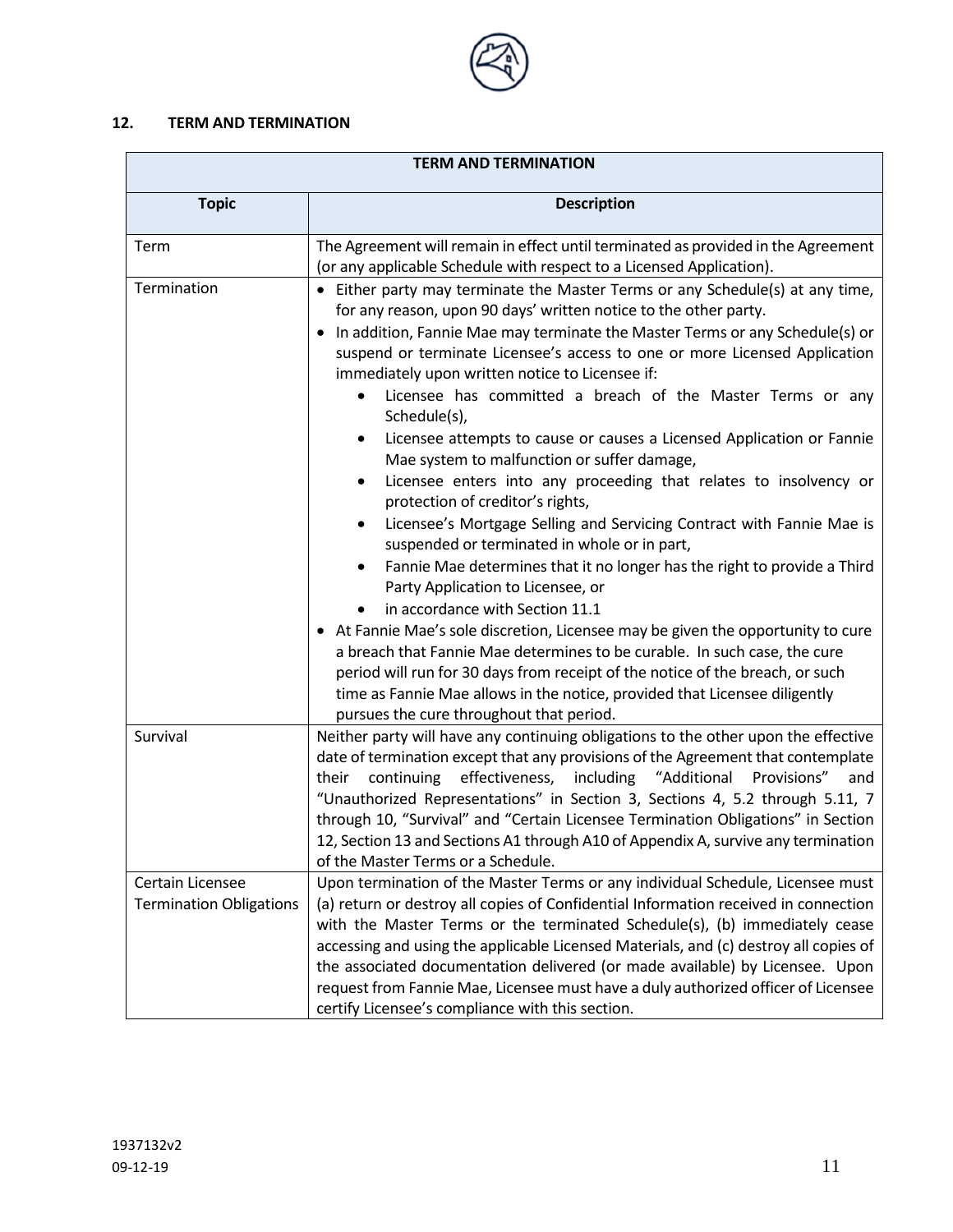# **13. GENERAL PROVISIONS**

 $\blacksquare$ 

| <b>GENERAL PROVISIONS</b>              |                                                                                                                                                                                                                                                                                                                                                                                                                                                                                                                                                                                                                                  |
|----------------------------------------|----------------------------------------------------------------------------------------------------------------------------------------------------------------------------------------------------------------------------------------------------------------------------------------------------------------------------------------------------------------------------------------------------------------------------------------------------------------------------------------------------------------------------------------------------------------------------------------------------------------------------------|
| <b>Topic</b>                           | <b>Description</b>                                                                                                                                                                                                                                                                                                                                                                                                                                                                                                                                                                                                               |
| <b>Notices</b>                         | All notices must be in writing (with electronic mail or Fannie Mae postings to<br>Fannie Mae internet sites deemed to be a "writing" for this purpose) and<br>delivered by (a) hand, (b) a reputable overnight courier (fees prepaid), (c) first<br>class United States mail, registered or certified mail, return receipt requested<br>(postage prepaid), (d) electronic mail, or (e) posting by Fannie Mae to an<br>applicable Fannie Mae internet site.                                                                                                                                                                       |
|                                        | Any notice directed to Fannie Mae shall be addressed to "Fannie Mae Legal<br>Department, Attn: Official Contract Notice," at Fannie Mae's corporate<br>headquarters or to an e-mail address confirmed in writing by Fannie Mae as valid<br>for receipt of notices. Except as provided in (e) above, any notice directed to<br>Licensee shall be addressed to a Corporate Administrator at an address or<br>electronic mail address provided to Fannie Mae by Licensee or Licensee's<br>corporate headquarters.                                                                                                                   |
| <b>Issued Bulletins;</b><br>Amendments | Fannie Mae may issue hard-copy bulletins or electronic bulletins (via electronic<br>mail or posted to an applicable Fannie Mae internet site) amending the<br>Agreement on a prospective basis, effective on the date specified by Fannie Mae<br>in the bulletin.                                                                                                                                                                                                                                                                                                                                                                |
|                                        | Each bulletin will be issued at least 20 calendar days before its effective date,<br>except for bulletins granting license rights in additional licensed applications and<br>those relating to software and other materials provided by Third-Party Licensors,<br>which may be issued at any time prior to their effective date.                                                                                                                                                                                                                                                                                                 |
|                                        | Licensee may reject any bulletin by providing written notice to Fannie Mae within<br>15 calendar days after receipt of such bulletin, in which case Fannie Mae may<br>terminate the Agreement or any affected Schedule(s) effective as of the effective<br>date of the bulletin. Unless Licensee provides such rejection notice within the 15-<br>day period, Licensee is deemed to have accepted such amendments, and such<br>amendments will form part of the Agreement as of the effective date of such<br>bulletin. Licensee's continued use of any affected Licensed Application is an<br>acknowledgment of its acceptance. |
|                                        | Otherwise, the terms of the Agreement may be amended solely by a writing<br>executed by a duly authorized representative of each party to be bound thereby.<br>The Agreement may not be amended by any purchase order or other written<br>instrument submitted by Licensee, whether or not formally rejected by Fannie<br>Mae.                                                                                                                                                                                                                                                                                                   |
| Entire Agreement;<br>Priority          | The Agreement constitutes the complete and exclusive statement of the<br>agreement between the parties regarding the subject matter of each Schedule<br>(or, if no Schedule has been entered into, regarding access to Fannie Mae's                                                                                                                                                                                                                                                                                                                                                                                              |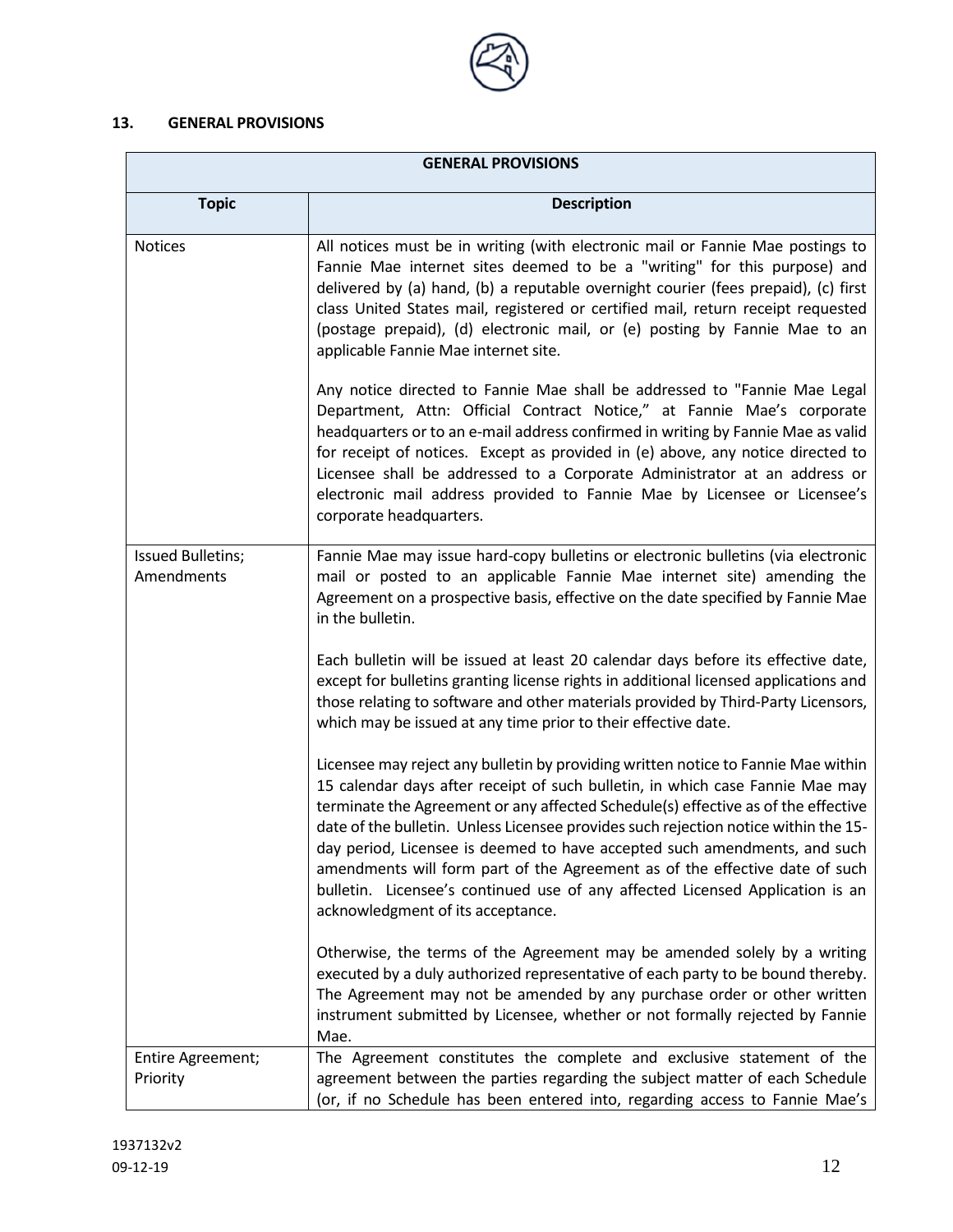

| <b>GENERAL PROVISIONS</b>                    |                                                                                                                                                                                                                                                                                                                                                                                                                                                                                                                                                                                                                                                   |
|----------------------------------------------|---------------------------------------------------------------------------------------------------------------------------------------------------------------------------------------------------------------------------------------------------------------------------------------------------------------------------------------------------------------------------------------------------------------------------------------------------------------------------------------------------------------------------------------------------------------------------------------------------------------------------------------------------|
| <b>Topic</b>                                 | <b>Description</b>                                                                                                                                                                                                                                                                                                                                                                                                                                                                                                                                                                                                                                |
|                                              | technology and systems), and supersedes all prior or contemporaneous<br>communications, proposals or agreements, oral or written, relating to the subject<br>matter of the Agreement.                                                                                                                                                                                                                                                                                                                                                                                                                                                             |
|                                              | Without further action on the part of either party, any (a) schedules entered into<br>pursuant to such agreement(s) are deemed to be Schedules under the Master<br>Terms and (b) references in any Schedules and associated forms to "Licensed<br>Software" are deemed to be references to "Licensed Application." If there is any<br>conflict between a term or condition of any Schedule and the Master Terms, the<br>term or condition contained in the Schedule will take precedence over the<br>conflicting term or condition of the Master Terms, but only in connection with the<br>Licensed Materials that are governed by that Schedule. |
| Jurisdiction; Waiver of<br><b>Jury Trial</b> | All disputes between the parties that cannot be settled by mutual agreement<br>must be resolved solely and exclusively in the courts located within the state of<br>New York, and Licensee hereby consents to the jurisdiction of such courts and<br>irrevocably waives any objections thereto, including on the basis of improper<br>venue or forum non conveniens.                                                                                                                                                                                                                                                                              |
|                                              | EACH OF THE PARTIES IRREVOCABLY WAIVES ALL RIGHT TO TRIAL BY JURY IN<br>ANY LEGAL PROCEEDING ARISING OUT OF OR RELATING TO THE AGREEMENT.                                                                                                                                                                                                                                                                                                                                                                                                                                                                                                         |
| Third-Party<br><b>Beneficiaries</b>          | Applicable Third-Party Licensors are intended beneficiaries of the Agreement and<br>may rely upon and directly enforce the terms and conditions of the Agreement to<br>the extent it affects their rights or obligations. There are no other third party<br>beneficiaries of the Agreement.                                                                                                                                                                                                                                                                                                                                                       |
| U.S. Government                              | If Licensee is any unit or agency of the U.S. Government, the Licensed Materials<br>are provided as "commercial computer software" and "commercial computer<br>software documentation," respectively, under FAR 12.212 and, accordingly, use,<br>duplication, and disclosure of the Licensed Materials by the U.S. Government is<br>subject to restrictions set forth in the Agreement.                                                                                                                                                                                                                                                           |
| Foreign Users                                | Licensee is responsible for ensuring that the Licensed Materials are not used by<br>any national (citizen or lawful permanent resident) of "Country Group E," as that<br>term is defined by the Export Administration Regulations, 15 C.F.R. 740 et. seq.,<br>nor may Licensee take any steps to facilitate such use.                                                                                                                                                                                                                                                                                                                             |
| No Implied Waiver                            | No term, provision or clause of the Agreement will be deemed waived and no<br>breach excused unless such waiver or excuse is in writing and executed by a duly<br>authorized representative of the party to be bound by it. Any waiver by a party<br>of a breach by the other does not constitute a consent to, waiver of, or excuse for<br>any different or subsequent breach.                                                                                                                                                                                                                                                                   |
| <b>Independent Parties</b>                   | The parties are independent contractors. Nothing in the Agreement will be<br>construed to make the parties partners, joint venturers, representatives or agents<br>of each other, nor may either party so represent to any third person. Third-Party<br>Providers and Fannie Mae are not partners, joint venturers, representatives or<br>agents of each other.                                                                                                                                                                                                                                                                                   |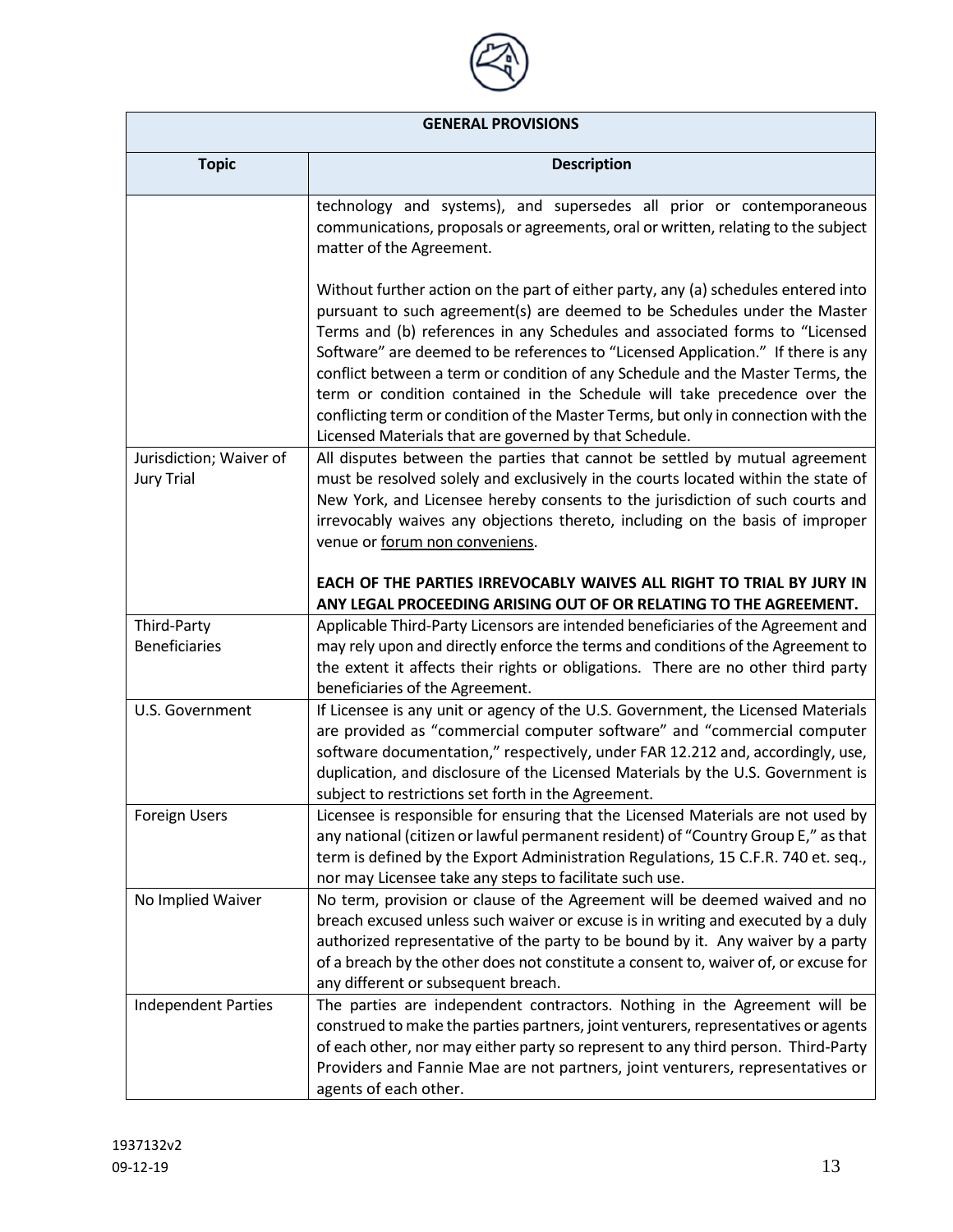

# **Appendix A**

# **Licensees that are not SF Lenders must comply with the provisions in this Appendix A.**

#### **A1. Definitions**

"**Confidential Information**" means information disclosed by or on behalf of Fannie Mae relating to technical specifications; product development strategy and activity; pricing and financial information; designs; unpublished patent applications; inventions; improvements; writings and other works of authorship; drawings; models; software (including source code and object code); algorithms; flow charts; and all other documentation or information of a confidential, proprietary, or trade secret nature which a reasonable person would recognize as such, or which is specifically designated as confidential, and any compilation or summary of this information. Confidential Information includes nonpublic personal information and the Licensed Materials.

"**Losses**" means losses, damages, penalties, settlements, liabilities, judgments, claims, counterclaims, defenses, actions, costs, expenses, attorney's fees, and other legal fees.

#### **A2. Trade Name and Trademarks**

Subject to the limitations set forth below, Fannie Mae grants to Licensee a nonexclusive, royalty-free, nonassignable and non-sublicensable license to use and display the Fannie Mae Marks within the United States, its territories and possessions, solely in connection with the sale, offering for sale, advertising and rendering of Licensee's financial services and for the purposes of making truthful, accurate, and nonmisleading references to Fannie Mae or Fannie Mae's products or services. As such, Licensee may not register, use or refer to a domain name that contains the Fannie Mae name, a Fannie Mae Mark, or any derivation of a Fannie Mae name or Mark, to conduct or promote its own activities.

| TERMS RELATED TO LICENSE TO USE FANNIE MAE MARKS |                                                                                                                                                                                                                                                                                                |  |
|--------------------------------------------------|------------------------------------------------------------------------------------------------------------------------------------------------------------------------------------------------------------------------------------------------------------------------------------------------|--|
| <b>Topic</b>                                     | <b>Description</b>                                                                                                                                                                                                                                                                             |  |
| <b>Exclusions from License</b>                   | This license does not apply to Fannie Mae's House-on-the-Hill logo or any<br>other corporate logos, slogans or tag lines used by Fannie Mae to identify itself<br>in the marketplace. This license does not give Licensee any additional right,<br>title, or interest in any Fannie Mae Marks. |  |
| Marks belong entirely to<br>Fannie Mae           | Licensee using Fannie Mae's Marks agrees that Fannie Mae's Marks are<br>distinctive, famous Marks that are valid, enforceable, and belong entirely to<br><b>Fannie Mae</b>                                                                                                                     |  |
| No endorsement by<br>Fannie Mae                  | Use of the Marks by Licensee, and of the Fannie Mae name in particular, may<br>not in any way state or imply that Fannie Mae has endorsed Licensee's<br>products or services, nor constitute co-branded marketing by Licensee.                                                                 |  |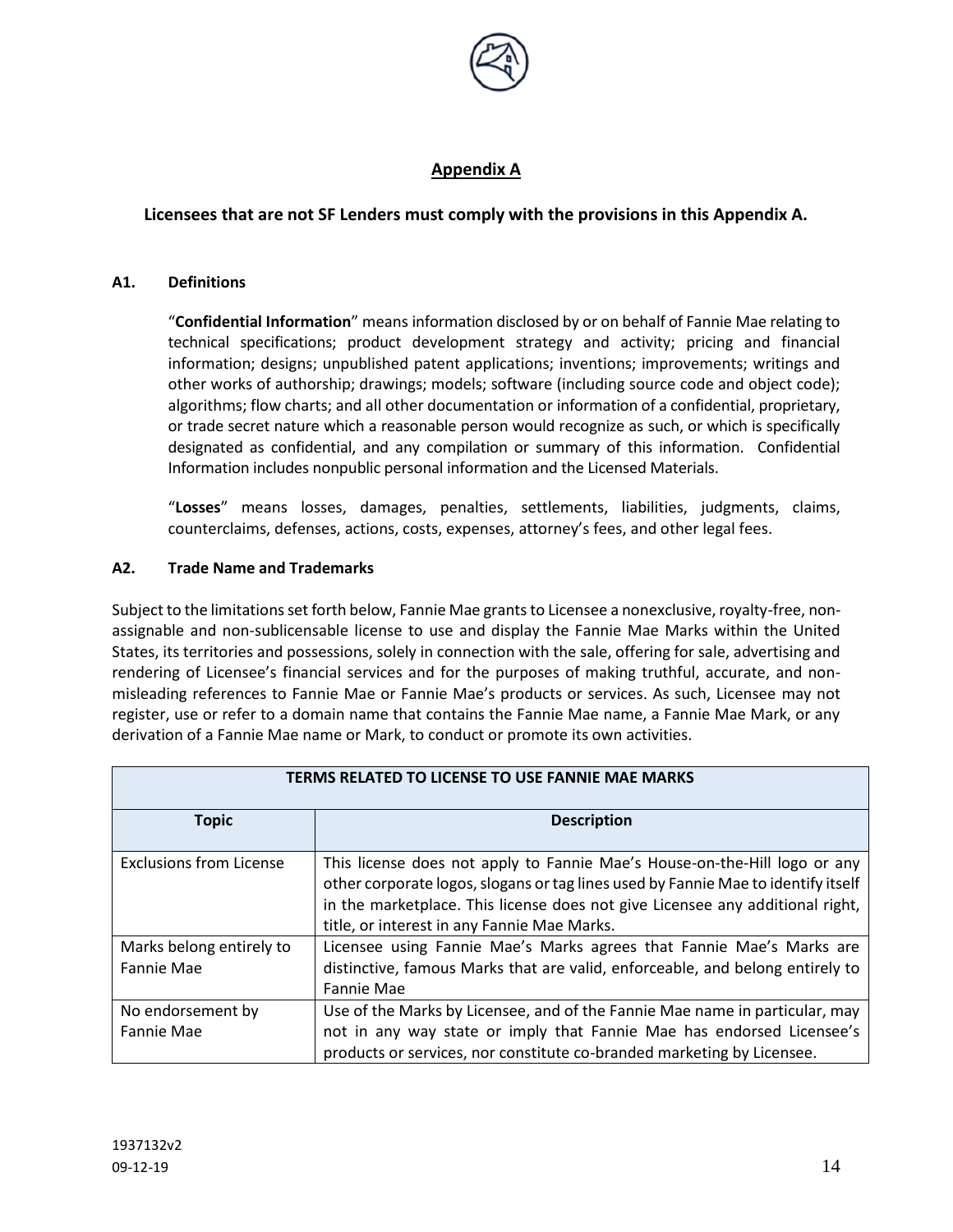

| TERMS RELATED TO LICENSE TO USE FANNIE MAE MARKS                   |                                                                                                                                                                                                                                                                                                                                                                                                                                                                                              |  |
|--------------------------------------------------------------------|----------------------------------------------------------------------------------------------------------------------------------------------------------------------------------------------------------------------------------------------------------------------------------------------------------------------------------------------------------------------------------------------------------------------------------------------------------------------------------------------|--|
| <b>Topic</b>                                                       | <b>Description</b>                                                                                                                                                                                                                                                                                                                                                                                                                                                                           |  |
| No confusion                                                       | Licensee may not use the Marks in the promotion of its products or services<br>in a way that is likely to cause confusion, mistake or likely to deceive the public<br>about the actual source or sponsor of the products or services.                                                                                                                                                                                                                                                        |  |
| Services and products to<br>comply with applicable<br>requirements | Licensee's right to use Fannie Mae Marks under this license is conditioned on<br>Licensee's agreement that the nature and quality of all services that it<br>provides, offers, or sells in connection with its use of the Marks will meet<br>industry standards and comply with Fannie Mae's requirements.                                                                                                                                                                                   |  |
|                                                                    | Licensee may use a Mark only in connection with the particular products or<br>services for which Fannie Mae uses the Mark or for which Fannie Mae has<br>registered (or applied to register) to use the particular Mark. If Licensee is not<br>certain about the characteristics of the products or services for which the<br>particular Mark is to be used, it should request clarification from Fannie Mae.                                                                                |  |
| No right to challenge                                              | Licensee has no right to challenge the validity or enforceability of the Marks,<br>to sublicense the use of any the Marks, or to benefit from the value of any<br>good will that might be created by Licensee's use of the Marks.                                                                                                                                                                                                                                                            |  |
| Fannie Mae's remedies                                              | If Fannie Mae believes that Licensee's referencing of Fannie Mae Marks does<br>not comply with the requirements in this Agreement, Fannie Mae may require<br>Licensee to immediately either comply with the Agreement or discontinue use<br>of the Marks. If appropriate, Fannie Mae may pursue equitable remedies,<br>including specific performance or injunctive relief, to remedy Licensee's<br>breach.                                                                                  |  |
| Termination                                                        | The license to use the Marks is terminated automatically when this<br>Agreement is terminated or, as applied to a Licensed Application, when<br>Licensee's license in the Licensed Application is terminated.<br>Fannie Mae also may terminate the license to use the Marks in connection<br>with a default under this Agreement or if there is a material breach of the<br>Fannie Mae trademark license, even if Fannie Mae decides not to terminate<br>this Agreement in whole or in part. |  |

# **A3. Confidentiality of Information; Nonpublic Personal Information; Data Breaches and Procedures**

All Confidential Information disclosed by Fannie Mae will be considered the property of Fannie Mae (or applicable third-party owner or Third Party Licensor, as applicable).

| <b>Topic</b>     | <b>Description</b>                                                                                                                                                                                                                                                                                                                                                                               |
|------------------|--------------------------------------------------------------------------------------------------------------------------------------------------------------------------------------------------------------------------------------------------------------------------------------------------------------------------------------------------------------------------------------------------|
| Licensee         | Licensee must:                                                                                                                                                                                                                                                                                                                                                                                   |
| Responsibilities | Take appropriate steps to ensure the security, integrity, and confidentiality of<br>Confidential Information and must comply with all relevant applicable laws<br>and regulations, including laws protecting borrower privacy.<br>Not disclose Confidential Information to third parties, without Fannie Mae's<br>prior written approval, except on a need-to-know basis to Licensee's partners, |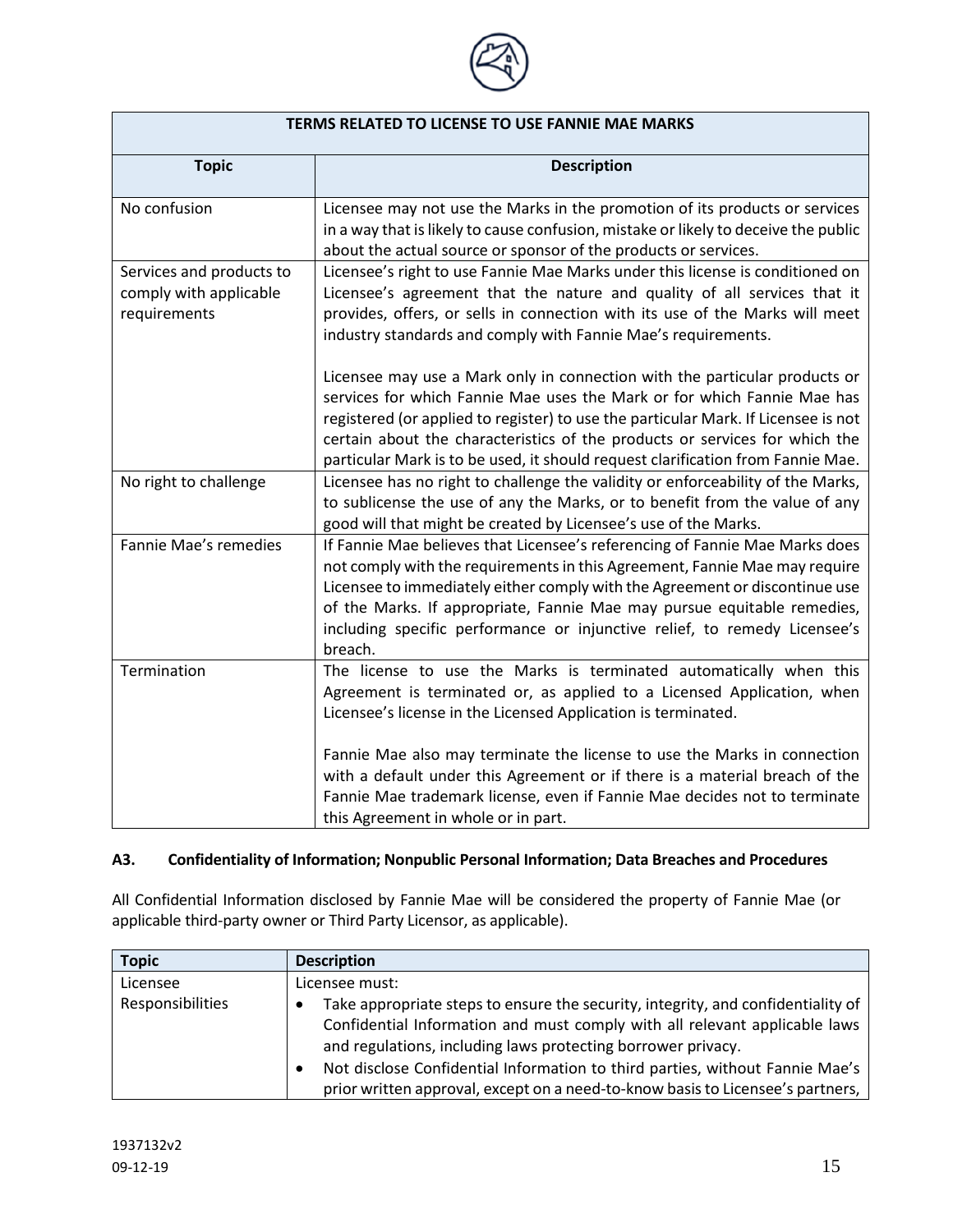| <b>Topic</b>                               | <b>Description</b>                                                                                                                                                                                                                                                                                                                                                                                                                                                                                                                                                                                                                                                                                                                                                                                                                                                                                                                                                                                                                                                                                                                                                                                                                                                                                                                                                                                                                                                                                                                                                                                                                                                                                                                                                                                                                                                                                                                                                                                                                                                                                                                                               |
|--------------------------------------------|------------------------------------------------------------------------------------------------------------------------------------------------------------------------------------------------------------------------------------------------------------------------------------------------------------------------------------------------------------------------------------------------------------------------------------------------------------------------------------------------------------------------------------------------------------------------------------------------------------------------------------------------------------------------------------------------------------------------------------------------------------------------------------------------------------------------------------------------------------------------------------------------------------------------------------------------------------------------------------------------------------------------------------------------------------------------------------------------------------------------------------------------------------------------------------------------------------------------------------------------------------------------------------------------------------------------------------------------------------------------------------------------------------------------------------------------------------------------------------------------------------------------------------------------------------------------------------------------------------------------------------------------------------------------------------------------------------------------------------------------------------------------------------------------------------------------------------------------------------------------------------------------------------------------------------------------------------------------------------------------------------------------------------------------------------------------------------------------------------------------------------------------------------------|
|                                            | affiliates, officers, employees, directors, contractors, counsels, agents or<br>representatives, provided they are subject to confidentiality obligations at<br>least as stringent as those set forth in this Section A3.<br>Not use Confidential Information in any way that could be viewed as a conflict<br>of interest, a breach of confidentiality or privacy, or the gaining of an unfair<br>advantage from the relationship with Fannie Mae.<br>Implement commercially reasonable measures meeting or exceeding industry<br>standards to ensure the security, integrity, and confidentiality of Confidential<br>Information, including using industry-standard encryption for data in transit<br>and virus checking programs designed to prevent the transmission and receipt<br>of viruses and other malicious code, implementing appropriate disaster<br>recovery and back-up procedures, implementing appropriate procedures to<br>prevent disclosure of data and other materials to a party other than the<br>intended recipient, and employing methods for securely disposing or<br>destroying such information.<br>$\circ$<br>These measures must meet, at least, the same level of protection that the<br>Receiving Party seeks for its own information of a similar nature.<br>$\circ$<br>Licensee must collaborate with Fannie Mae in assessing the sufficiency of<br>these measures and Licensee's information security program, upon<br>reasonable request.<br>Instruct its Related Parties who may receive Confidential Information about the<br>requirements of this Section A3, and the processes and procedures necessary<br>to comply with them.<br>Comply with all reasonable security policies and procedures required by Fannie<br>Mae related to the access and use of Fannie Mae's systems or any Licensed<br>Materials.<br>Not transmit to Fannie Mae's systems any materials that contain bugs, viruses,<br>٠<br>worms or other functions, routines, devices or instructions which may create<br>any unauthorized access or damage to, or interruption in the functioning of,<br>the Licensed Application or Fannie Mae's systems. |
| Restrictive Legends                        | Licensee must abide by and reproduce and include any restrictive legend or<br>$\bullet$<br>proprietary rights notice that appears in or on any Confidential Information of<br>Fannie Mae or any Third-Party Licensor (or other third-party owner) that it is<br>authorized to reproduce.<br>Licensee also agrees that it will not remove, alter, cover or distort any<br>trademark, trade name, copyright or other proprietary rights notices, legends,<br>symbols or labels appearing on or in any Confidential Information of Fannie Mae<br>or any Third-Party Licensor (or other third-party owner).                                                                                                                                                                                                                                                                                                                                                                                                                                                                                                                                                                                                                                                                                                                                                                                                                                                                                                                                                                                                                                                                                                                                                                                                                                                                                                                                                                                                                                                                                                                                                          |
| Required Actions in<br>Case of Data Breach | Licensee must address any Data Breach with prompt and effective corrective<br>$\bullet$<br>action, including cooperation with Fannie Mae in the investigation and<br>remediation of such Data Breach, as well as prompt disclosure and notification<br>where legally required; and<br>Licensee must promptly notify Fannie Mae of any Data Breach in writing -- at<br>$\bullet$<br>privacy_workinggroup@fanniemae.com -- and must take all steps reasonably<br>requested by Fannie Mae to mitigate the consequences of such Data Breach.                                                                                                                                                                                                                                                                                                                                                                                                                                                                                                                                                                                                                                                                                                                                                                                                                                                                                                                                                                                                                                                                                                                                                                                                                                                                                                                                                                                                                                                                                                                                                                                                                         |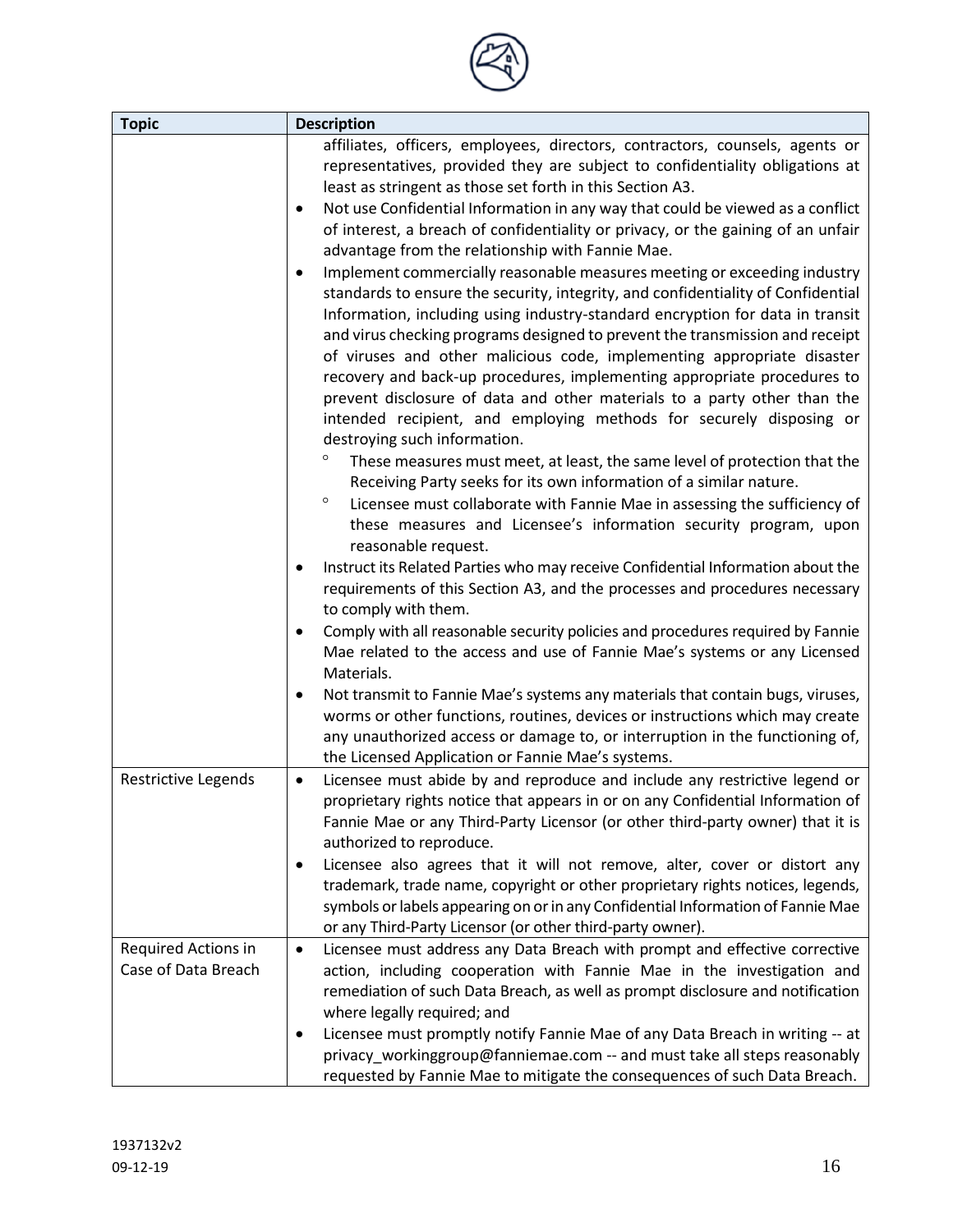

| <b>Topic</b>                             | <b>Description</b>                                                                                                                                                                                                                                                                                                                                                                                                                                                                                                                                         |
|------------------------------------------|------------------------------------------------------------------------------------------------------------------------------------------------------------------------------------------------------------------------------------------------------------------------------------------------------------------------------------------------------------------------------------------------------------------------------------------------------------------------------------------------------------------------------------------------------------|
| Remedies                                 | Fannie Mae may seek immediate equitable relief to enjoin any unauthorized use<br>or disclosure of Confidential Information, in addition to all other rights and<br>remedies it may have at law or otherwise.                                                                                                                                                                                                                                                                                                                                               |
| Exclusions                               | The obligations in this section do not apply to information that is or becomes<br>public through no fault of Licensee, was previously known or is disclosed to<br>Licensee free of any obligation to keep it confidential or is independently<br>developed by Licensee without reference or access to the Confidential<br>Information.                                                                                                                                                                                                                     |
| Disclosure required by<br>applicable law | The restrictions on disclosure to a third party do not apply to the extent Licensee<br>is required to disclose the Confidential Information by applicable law, provided<br>that Licensee:<br>uses all reasonable efforts to give Fannie Mae notice at least ten business days<br>prior to such disclosure, and<br>discloses only that portion of the Confidential Information that Licensee's<br>$\bullet$<br>legal counsel determines is legally required to be furnished, and requests that<br>the information remain confidential.                      |
|                                          | This notice requirement is waived if Licensee is required by law to disclose in<br>confidence confidential information in response to a request from a governmental<br>agency, regulator or self-regulatory authority that has authority to regulate or<br>oversee Fannie Mae's business (including bank examiners, securities examiners,<br>and regulators' inspector general offices), so long as Licensee formally requests<br>that the Confidential Information be treated in confidence and exempt from FOIA<br>and other open records laws requests. |

Fannie Mae may remove from Fannie Mae's systems any material transmitted by Licensee that Fannie Mae determines is in violation of law or the Agreement or that Fannie Mae determines may lead to a Performance Incident or Data Breach. Fannie Mae has no obligation to remove, screen, police, edit or monitor any data or other material generated by Licensee or its Related Parties.

## **A4. Feedback on New Processes and Technologies, Technology Upgrades, or Service Offerings**

Licensee may provide feedback in connection with a new process, technology, technology upgrade, or service offering yet to be released into production by Fannie Mae. The feedback may include comments and recommendations. When Licensee provides such feedback, it grants Fannie Mae an unlimited, worldwide, perpetual, and irrevocable license under Licensee's intellectual property rights, without duty to account, to disclose, incorporate, practice, deploy, or adapt such feedback.

## **A5. Loan Quality, Loan Performance Data and NPI**

Fannie Mae may at times share loan quality and loan performance data and other NPI with Licensee in compliance with permitted purposes outlined in the Gramm-Leach-Bliley Act and other applicable privacy laws. Licensee must use such data only for those limited permitted purposes.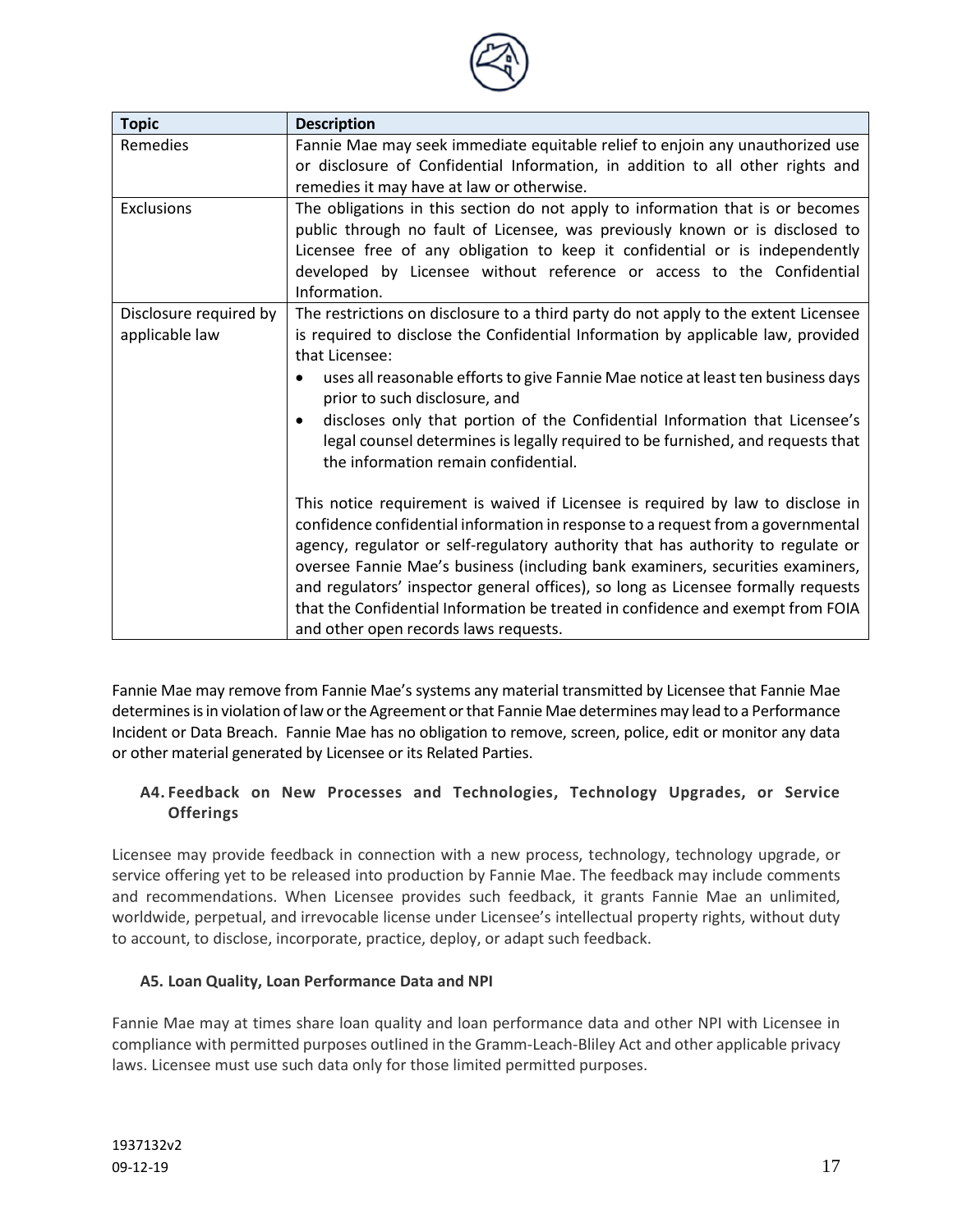

## **A6. Fannie Mae Obligations; Specific Transactions**

Fannie Mae will not disclose confidential information received from Licensee in furtherance of this Agreement to a third party, except as required or permitted by law. For specific transactions or dealings, Licensee and Fannie Mae may enter into a separate written confidentiality agreement. This separate confidentiality agreement will control in case of conflict with the provisions of Section A3. Fannie Mae may also agree in a separate written agreement that the confidentiality obligations set forth in Section A3 will apply to Fannie Mae.

## **A7. Compliance with Laws**

Licensee must be aware of, and in full compliance with, all federal, state, and local laws (e.g., statutes, regulations, ordinances, administrative rules, and orders that have the effect of law, and judicial rulings and opinions), including those that apply to any of its origination, selling, or servicing practices or other business practices (including the use of technology) that may have a material effect on Fannie Mae. Among other things, this means that Licensee must comply with any applicable law that addresses fair housing, fair lending, equal credit opportunity, truth in lending, wrongful discrimination, appraisals, real estate settlement procedures, privacy, data security, escrow account administration, mortgage insurance cancellation, debt collection, credit reporting, electronic signatures or transactions, electronic notarization (including remote notarization), predatory lending, anti-money laundering, export, terrorist activity, communications decency, the importation and exportation of software and data, ability to repay, state community and marital property, or the enforcement of any of the terms of relevant mortgages. Licensee bears sole responsibility for complying with such laws, rules, regulations and conventions. Such compliance obligations shall in no event be considered imposed upon or shared by Fannie Mae or its Third-Party Licensors by virtue of Licensee's use of the Licensed Application.

### **A8. Indemnification**

Licensee must indemnify and hold harmless Fannie Mae, its Third-Party Licensors and each of the foregoing entities' affiliates, partners, successors and assigns and employees, officers, directors, agents, contractors and representatives individually when they are acting in their corporate capacity) harmless from and against all Losses that are based on, or result or arise from any third-party claim relating to (i) any breach of the Agreement (except to the extent the Losses resulted solely from Licensee following the written instructions of Fannie Mae relating to the claim or Fannie Mae or its Third-party Licensors directly caused such Fannie Mae Losses), (ii) activities that occur through the use of an Authentication Credential issued to Licensee, whether or not the activities were authorized by Licensee, (iii) any software, information or data submitted to Fannie Mae technology using an Authentication Credential issued to Licensee or submitted on behalf of Licensee, (iv) Licensee's use of the Licensed Materials in conjunction with any third-party software or system, (v) any defamatory or illegal material, or material that violates any right of a third party, that is transmitted to Fannie Mae systems using an Authentication Credential issued to Licensee.

#### **A9**. **Indemnification Procedures**

The indemnities set forth above (i) apply regardless of whether Fannie Mae is a party to the lawsuit or other proceeding; or the claim, suit or proceeding has merit and (ii) do not modify or otherwise affect Fannie Mae's right to manage its defense for any claim, suit, or proceeding in accordance with its own judgment. If Fannie Mae chooses its own counsel, Licensee will still be obligated to the full extent of the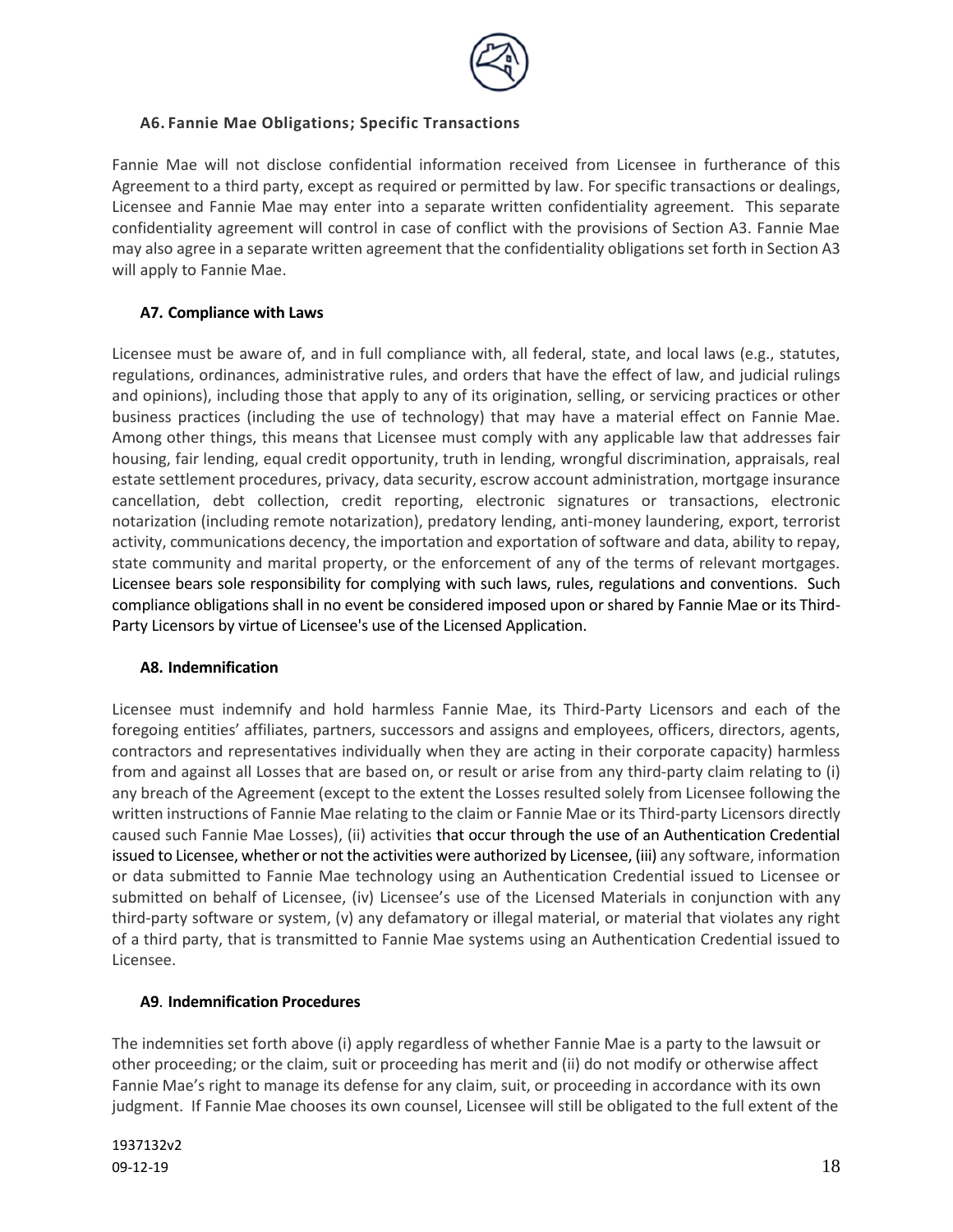

indemnities set forth above, including paying the attorney's fees and costs of counsel selected by Fannie Mae. If Fannie Mae decides that its interests and Licensee's coincide, Fannie Mae may decide to cooperate with Licensee in a joint defense.

Unless otherwise expressly provided in the Agreement, Fannie Mae will determine without regard to "materiality" or similar limitations if there are any Fannie Mae Losses and the amount of all Fannie Mae Losses. All payments for indemnification are due within 60 days after written demand or if appealed, within 15 days after an appeal is denied. Fannie Mae may offset the amount of any unpaid indemnification payment due from Licensee against amounts Fannie Mae owes to Licensee.

| <b>Topic</b>                                      | <b>Description</b>                                                                                                                                                                                                                                                                                                                |
|---------------------------------------------------|-----------------------------------------------------------------------------------------------------------------------------------------------------------------------------------------------------------------------------------------------------------------------------------------------------------------------------------|
| Severability                                      | If any provision of this Agreement is declared invalid or unenforceable, then, to the extent<br>possible, all of the remaining provisions of this Agreement will remain in full force and<br>effect.                                                                                                                              |
| Governing Law                                     | The Agreement is governed by and construed in accordance with the laws of New York,<br>without application of its conflicts of law rules.                                                                                                                                                                                         |
| Assignment                                        | Licensee may not assign this Agreement without Fannie Mae's prior written consent,<br>except by operation of law. Licensee must notify Fannie Mae within 30 days of any<br>assignment by operation of law. Fannie Mae reserves the right to terminate the<br>Agreement if no such notice is given or upon receipt of such notice. |
| <b>Electronic Signatures</b><br>and Transmissions | The parties acknowledge and agree that electronic signatures, including faxed signatures<br>and scanned copies of ink signatures, shall be deemed to be originals for all purposes, and<br>the parties intend and agree to be legally bound by such and other electronic transmissions<br>between them.                           |

## **A10. General Provisions**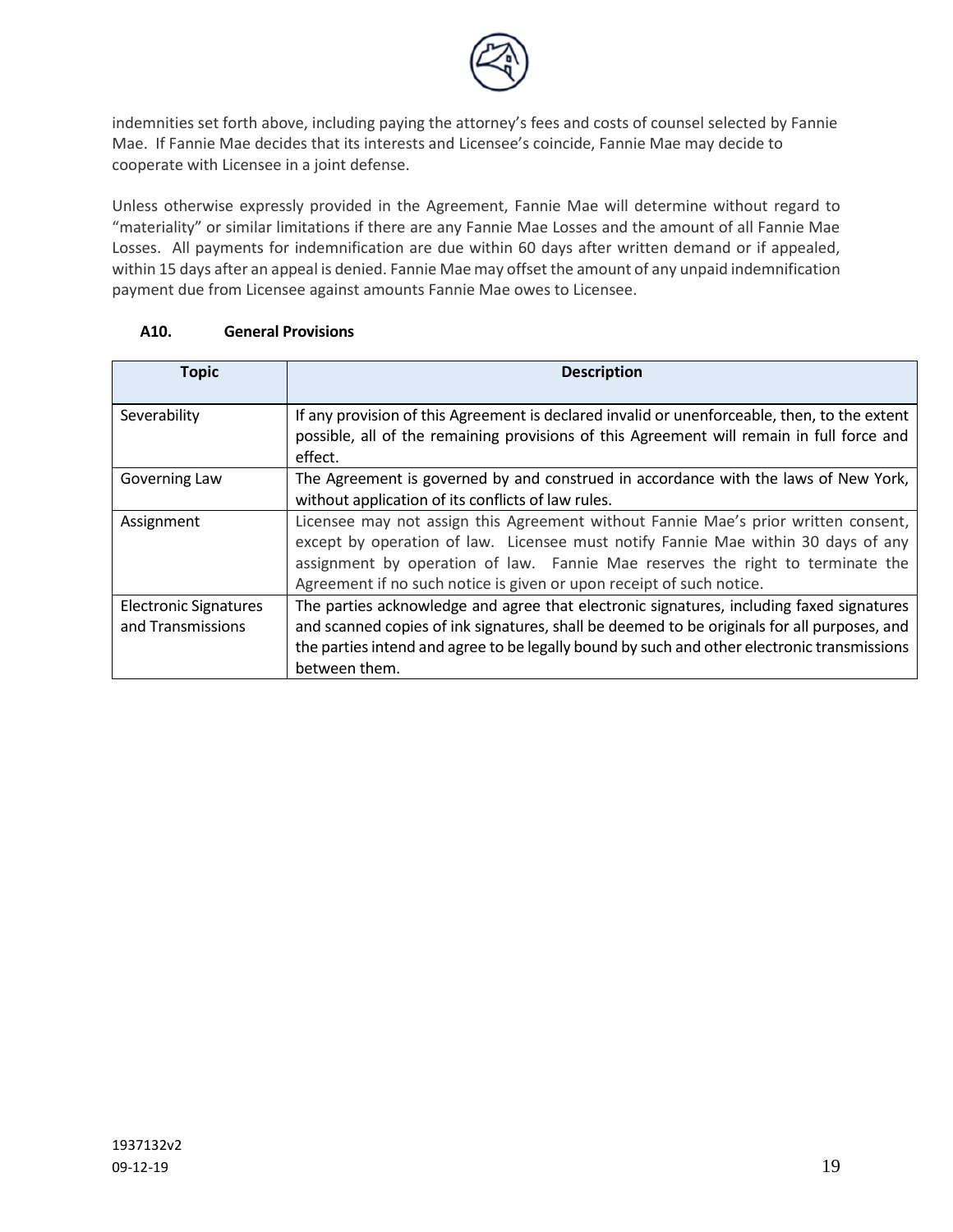#### **Software Subscription Agreement**

#### **SINGLE-FAMILY SERVICING APPLICATIONS** Schedule

#### Part I

#### LICENSED APPLICATION/ADDITONAL TERMS

- 1. Licensed Application. Fannie Mae licenses to Licensee the following applications: ARM Index Value, Asset Management Network™ (with Home Saver Solutions Network™, File Transfer Portal, REO Notification and AMN REO Property Information), Cash Remittance System, eBoutique™, eTransfers, Fannie Mae Invoicing, Fannie Mae Connect™, HomePath® for Short Sales, MBS Online Reports Service, MBS Reporting, Message Manager, Loan Quality Connect, Servicer REAM Deficiency Billing System (SRDBS), Servicer's Reconciliation Facility™ (SURF™), Servicing Management Default Underwriter™ (SMDU™), Servicing Management Portal, Loan Servicing Data Utility (LSDU) and Streamlined Mod Non-Eligible List (each, a "**Licensed Application**") pursuant to this Schedule and the Master Terms and Conditions between Fannie Mae and Licensee (the "**Master Terms**") into which this Schedule is incorporated (together, the "**Agreement**"). As of the effective date of this Schedule, these applications provide certain loan servicing-related functionality, including functionality related to
	- a. ARM index values;
	- b. loan delinquencies and loss mitigation;
	- c. REO properties;
	- d. remittances to Fannie Mae;
	- e. servicing of reverse mortgages owned by Fannie Mae;
	- f. servicing transfers; charges and claims submitted by Fannie Mae;
	- g. short sales;
	- h. MBS pools;
	- i. MBS security balances;
	- j. requests for loan quality documentation;
	- k. homeowner's association and tax deficiency bills;
	- l. reconciliation tasks;
	- m. workout recommendations for delinquent loans;
	- n. operational reports and document management;
	- o. viewing and submission of loan activity;
	- p. reconciliation of loan and cash positions and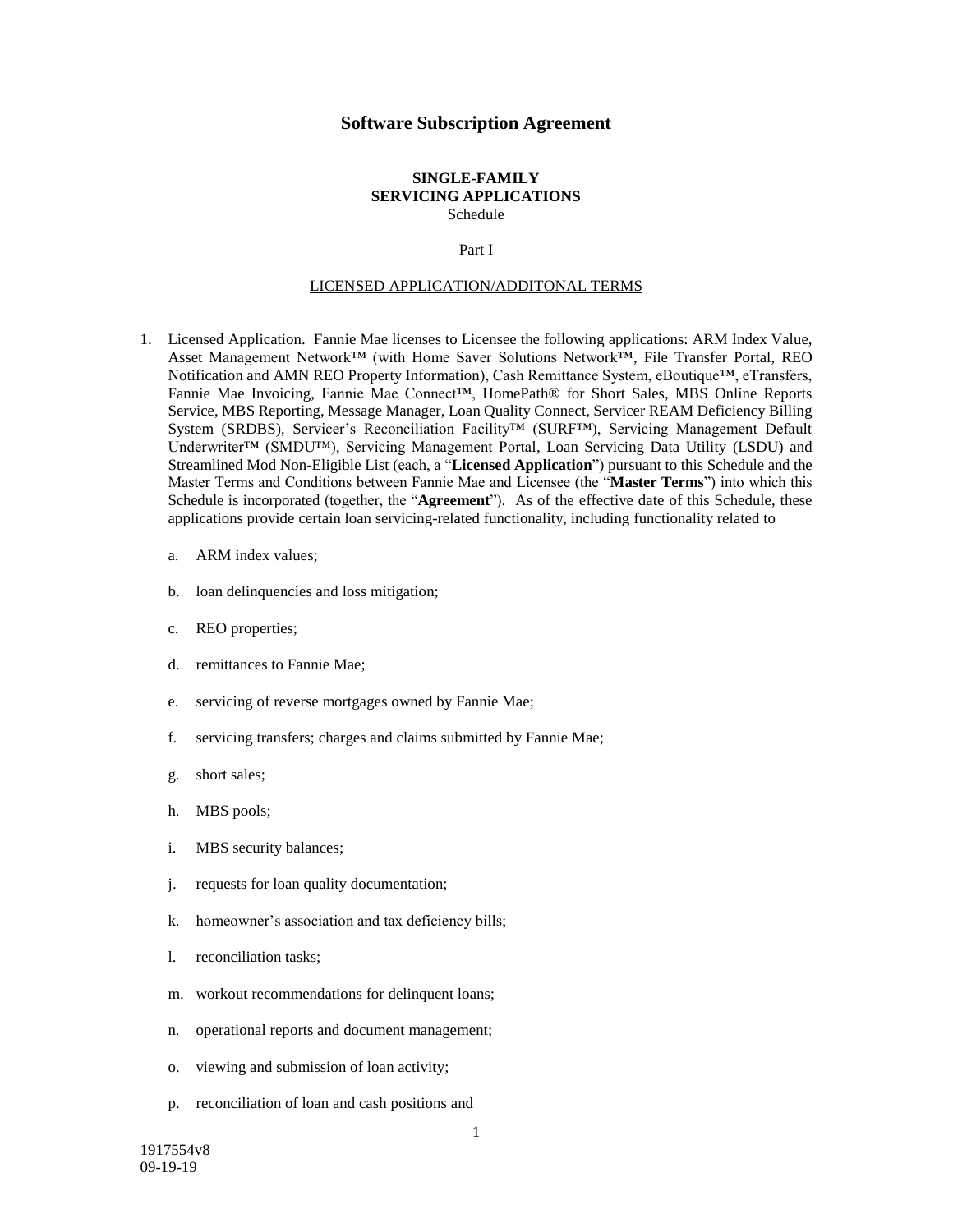- q. eligibility for streamlined modifications.
- 2. ARM Index Value. The following terms apply with regard to ARM Index Value (the "Licensed Application" under this Section):
	- a. Restrictions on Use. ARM index value information is provided solely for Licensee's convenience and not for purposes of verifying the accuracy of or determining a correct index value or interest rate.
	- b. Disclaimer. Without limiting the generality of the warranty disclaimers in the Master Terms Section entitled "Disclaimer," Fannie Mae has no liability or responsibility for errors or omissions in, or any liability in connection with the use, misuse or release of, ARM index value information. The sources for each index are provided so that lenders may confirm the accuracy of the index values provided. Fannie Mae takes no responsibility for the selection of the correct index.
- 3. Cash Remittance System (CRS). The following term applies with regard to Cash Remittance System (the "Licensed Application" under this Section):

To use the Licensed Application, Licensee must specify the manner in which it will provide payment of remittances owed to Fannie Mae by completing either the Drafting Authorization Form, allowing Fannie Mae to draft Licensee's designated account for such remittances, or the Credit Card Payment Authorization Form, allowing Fannie Mae to process an automatic monthly charge to a credit/charge card specified by Licensee.

4. eTransfers. The following term applies with regard to eTransfers (the "Licensed Application" under this Section):

Licensee must ensure that the proper Licensee personnel review and approve information related to loan servicing transfers prior to submitting the transfer to the Licensed Application.

5. Fannie Mae Invoicing. The following term applies with regard to Fannie Mae Invoicing (the "Licensed Application" under this Section):

In the "Definitions" Section of the Master Terms, the definition of "Authorized User" is replaced with the following:

"**Authorized User**" means any (a) employee (b) contractor that is actively handling claims processing for Licensee or (c) system, who or that is registered by Licensee (or by Fannie Mae on Licensee's behalf), to use the Licensed Application and has been issued an active Authentication Credential. Licensee agrees that actions of Authorized Users are deemed to be actions of Licensee.

- 6. Lender Contract. Except as set forth in the Section of Part II of this Schedule entitled "Limited Waiver," Licensee's obligations related to its performance of servicing (and related charges) and repurchase are as set forth in the Lender Contract, as it may be modified and amended from time to time. Conflicts between the Licensed Application and the Fannie Mae Servicing Guide, as amended, restated, supplemented or otherwise modified from time to time, or other portions of the Lender Contract will be resolved in favor of the Fannie Mae Servicing Guide or other portions of the Lender Contract, including loan servicing requirements.
- 7. Indemnification. Licensee's obligation to indemnify Fannie Mae as established in the Master Terms include indemnification in the event of any breach of Section 2 of Part I and 3 through 5, 7, 9, 10, 13, 14, 16 or 18 of Part II of this Schedule.
- 8. Survival. In addition to the provisions referred to in the Section of the Master Terms entitled "Survival," any provision of this Schedule that contemplates its continuing effectiveness, including Sections 2 and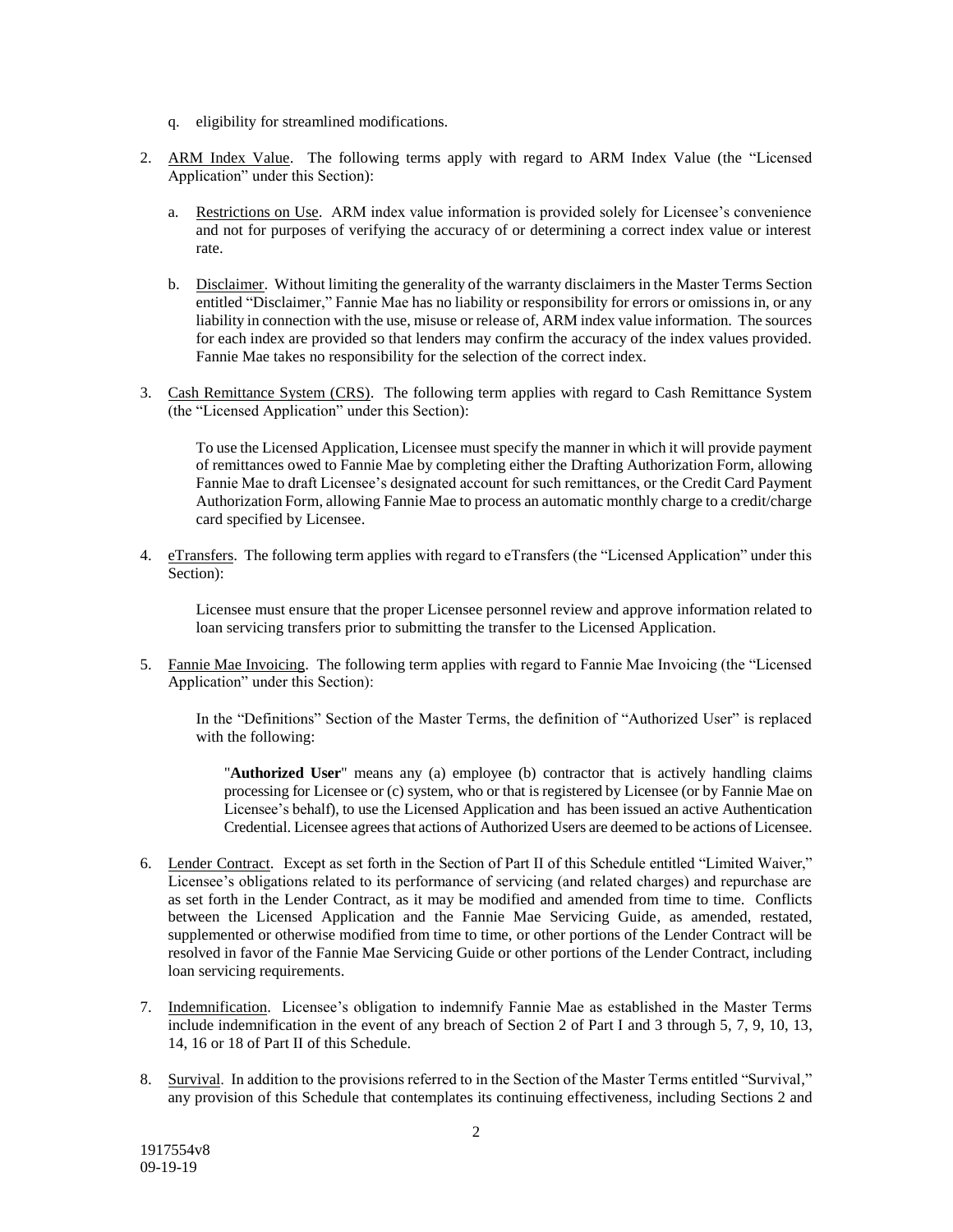7 of Part I and Sections 4, 5, 7, 8, 12-14, 17 and 18 of Part II of this Schedule will survive any termination of this Schedule or the Agreement.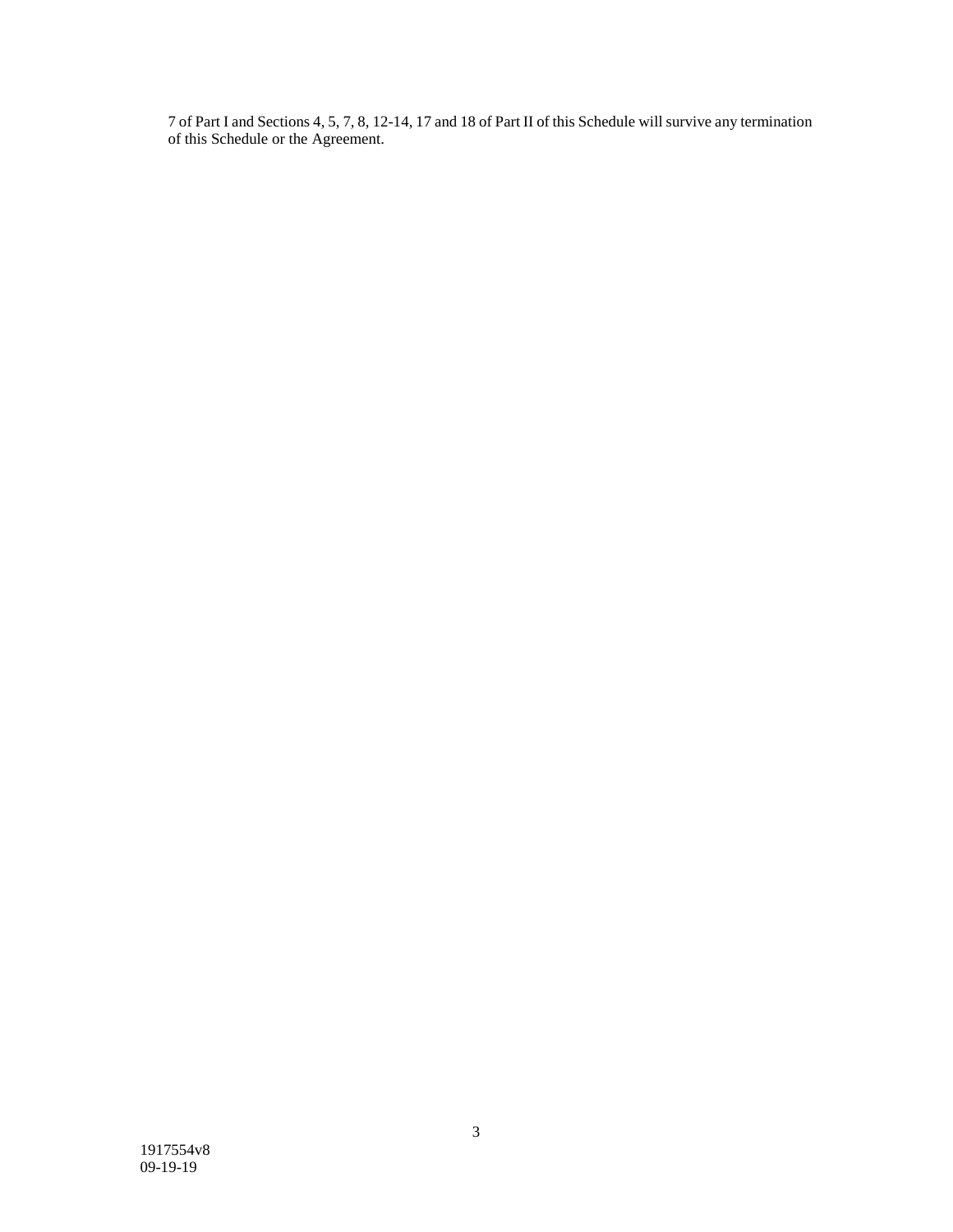#### Part II

#### **SERVICING MANAGEMENT DEFAULT UNDERWRITER**

- 1. Additional Terms. The additional terms and conditions in this Part II apply to the Licensed Application known as Servicing Management Default Underwriter, or SMDU (the "Licensed Application" under this Section).
- 2. Definitions. The following terms are used in this Part II as defined below:

"**Client Servicer**" means any entity that (a) services Fannie Mae Loans, (b) has entered into a Software Subscription Agreement directly with Fannie Mae by which it is licensed to use the Licensed Application, and (c) has retained Licensee to act as a service bureau or subservicer in support of its mortgage servicing activities. Provisions in this Schedule will only apply to a Client Servicer if Licensee uses the Licensed Application in support of a Client Servicer.

"**Codified Findings**" means any recommendation or findings files, results files, structures and message or other codes pertaining to the Licensed Application (as such files, structures, and message and other codes may be modified from time to time), which are provided by (or on behalf of) Fannie Mae to Licensee.

"**Consumer Credit Data**" means any information which bears on a consumer's creditworthiness, credit standing, credit capacity, character, general reputation, personal characteristics, or mode of living. Such data may include data contained in: (a) residential mortgage credit reports, "in-file" credit reports, or "consumer reports," as defined in the FCRA, and (b) any correspondence or communication from the consumer or any third party which includes information relating to any of the above factors.

"**Customer(s)**" means individual mortgage loan borrowers.

"**ECOA**" means the Equal Credit Opportunity Act, codified at 15 U.S.C. §1691 et seq., and its implementing regulation, Regulation B, codified at 12 C.F.R. Part 202.

"**Fannie Mae Loan**" means any mortgage loan owned or securitized by Fannie Mae.

"**FCRA**" means the Fair Credit Reporting Act, at 15 U.S.C. § 1681 et seq., and the Federal Trade Commission's Official Staff Commentary to the Fair Credit Reporting Act.

"**FHA**" means the Fair Housing Act, codified at 42 U.S.C. §3601 et seq..

**"SMDU Analysis**" means the evaluation generated by the Licensed Application, as well as the recommendations, findings, messages, analyses, reports and output generated by the Licensed Application.

"**Servicing Guide**" means Fannie Mae's Servicing Guide, as amended, restated, supplemented or otherwise modified from time to time.

"**TILA**" means the Truth-in-Lending Act, codified at 15 U.S.C. 1601 et seq. and its implementing regulation, Regulation Z, and the Official Staff Commentary to Regulation Z, as applicable.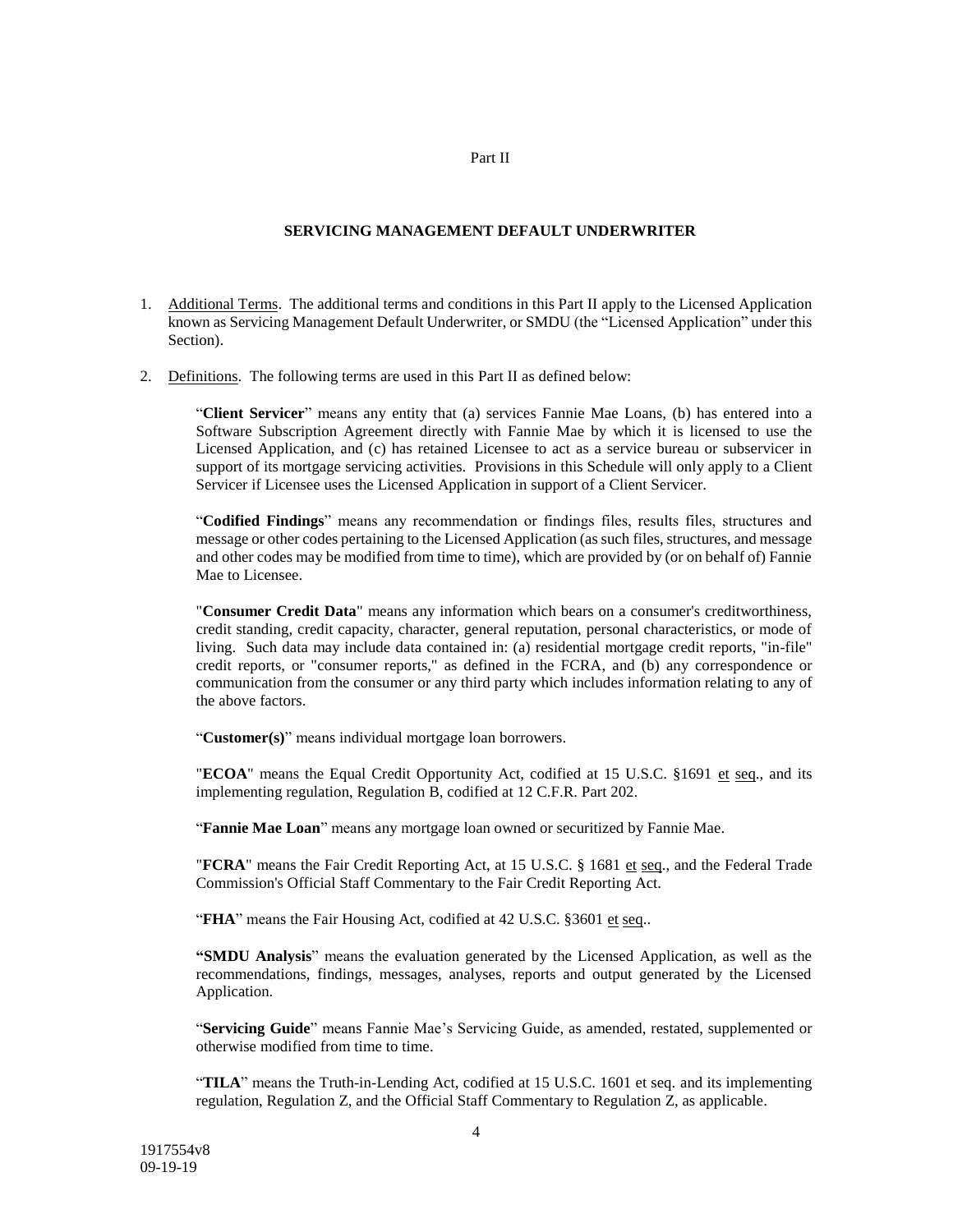- 3. Restrictions on Use. Without limiting the terms of the Section of the Master Terms entitled "Restrictions on Use" or any other provision in the Master Terms or this Schedule, Licensee may not use the Licensed Application or its predicted property values or confidence scores for any purpose other than:
	- a. underwriting mortgage loan loss mitigation workouts with respect to Fannie Mae Loans for itself and its Client Servicers; and
	- b. to obtain a predicted value and compare such predicted value to the original or current value of the property for purposes of determining a loan's eligibility for mortgage insurance termination in accordance with the Servicing Guide requirements.
- 4. Codified Findings. The following terms apply if Fannie Mae provides Codified Findings to Licensee:
	- a. Permitted Uses of Codified Findings. Licensee may use the Codified Findings to:
		- i. modify and develop Consumer Findings that are derivative works of the Codified Findings;
		- ii. populate Licensee's database and other downstream systems with data points;
		- iii. create actionable items based on data parsed from the Codified Findings;
		- iv. trigger automated system messaging of processing requirements based on Licensee's processing rules;
		- v. customize, add or suppress messaging to be compatible with Licensee's specific requirements and
		- vi. trigger automated loan-servicing actions that result in automatically executed actions, all without user intervention.
	- b. Provisions Governing Codified Findings. Licensee agrees that:
		- i. the Codified Findings are subject to change at any time and from time to time;
		- ii. Licensee develops code based upon the Codified Findings at its own risk, cost and expense;
		- iii. upon receipt of any changes to the Codified Findings, Licensee must promptly update any code that it has developed or licensed in order to conform it to the most recent version of the Codified Findings;
		- iv. neither Licensee nor any Third-Party Provider used by Licensee may modify, alter or translate the Codified Findings in such a way as to materially alter the substance of any recommendation or finding issued by the Licensed Application,
		- v. if there is any inconsistency between the findings issued by the Licensed Application and the Codified Findings, the findings issued by the Licensed Application will govern,
		- vi. Fannie Mae has the right, but not the obligation, to review and comment on any Consumer Findings developed by Licensee or any Third-Party Provider used by Licensee, and
		- vii. Licensee must promptly make (or cause to be made) any alterations or additions that Fannie Mae may request from time to time to any Consumer Findings developed by Licensee or any Third-Party Provider.
	- c. Liability Related to Use of Codified Findings. Licensee further agrees that the Codified Findings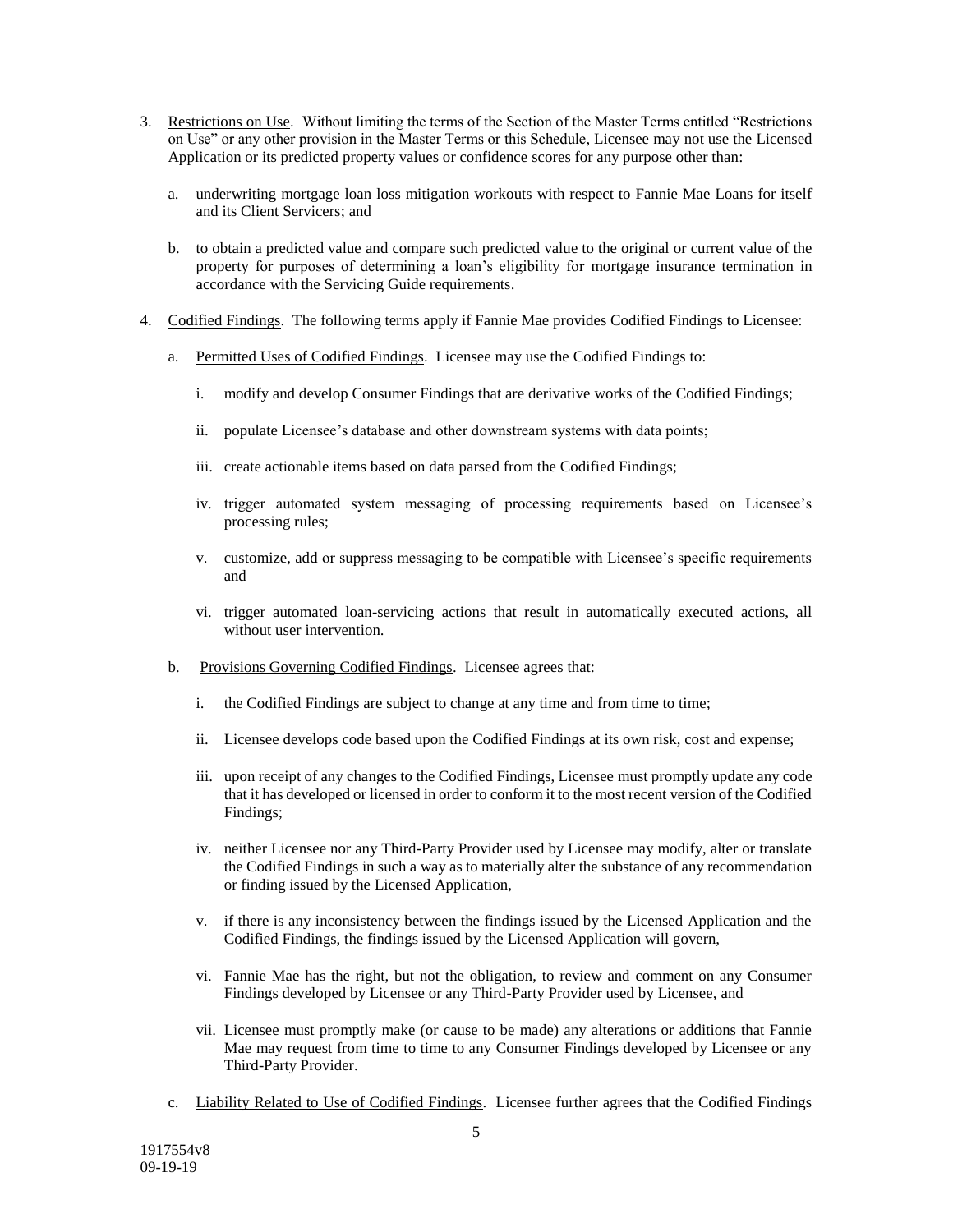are provided as a convenience only, and that their use may result in liability under existing laws, rules or regulations, and under agreements to which Licensee is a party. Any liability resulting from Licensee's use of Codified Findings is solely Licensee's responsibility, and Fannie Mae and its Third-Party Licensors are not responsible for any such use or liability.

- 5. Representations to Third Parties.
	- a. Sharing of SMDU Analysis. Notwithstanding the provisions of the Section of the Master Terms entitled "Unauthorized Representations," Licensee and Client Servicers may:
		- i. share findings and recommendations (e.g., "approve," "refer," or "refer with caution") generated by the Licensed Application, including the SMDU Analysis, with Customers; provided, that (A) the findings and recommendations are shared in a manner that makes them understandable and meaningful to Customers, and (B) if the findings or recommendations contain any reference to Fannie Mae, Licensee or the Client Servicer clearly and conspicuously informs the Customer in writing that any finding or recommendation rendered by the Licensed Application is not a consumer credit report and does not constitute an approval or denial of a loss mitigation workout by Fannie Mae or a commitment to modify a loan by Fannie Mae and
		- ii. provide property valuation information to a Customer in accordance with the Sections below entitled "ECOA Compliance" and "MI Termination Disclosure," as applicable, and as otherwise required by applicable law, including the Homeowners Protection Act.
	- b. Representations Regarding Fannie Mae. Except as otherwise expressly provided in this Section or in the Sections of this Schedule entitled "ECOA Compliance" and "MI Termination Disclosure," Licensee and its Client Servicer must not (i) make any representations to any third parties, including to Customers, that Fannie Mae has performed any kind of property review, appraisal or valuation of a property or (ii) identify Fannie Mae as a provider of services in connection with this Part II of the Schedule, and shall not refer to Fannie Mae, as such, in its privacy statement(s).
- 6. Limited Waiver. Fannie Mae will not require Licensee or its Client Servicer to satisfy the Servicing Guide requirements identified in the Section of this Part II entitled "Conditions for Limited Waiver," with respect to a loan reviewed with the assistance of the Licensed Application; provided, however, that Licensee and its Client Servicer (if applicable) complies with the provisions of such Section, as the same may be modified by Fannie Mae from time to time.
- 7. Servicer Acknowledgments, Representations and Warranties. Licensee agrees that output generated by the Licensed Application, in whole or in part, has not been prepared by a licensed or certified appraiser and does not constitute an appraisal or valuation of the subject property. Further, Licensee represents and warrants that (a) Licensee and its Client Servicer has the contractual and legal right to provide Fannie Mae all data entered into the Licensed Application, (b) Fannie Mae's use of such data as contemplated by this Schedule and the "Rights in Data" section of the Master Terms does not violate the contract or intellectual property rights of any third party and (c) Licensee and its Client Servicer have completed all required verifications of all Customer financial, property and other information that has been entered into the Licensed Application
- 8. Additional Disclaimers. In addition to the warranties specifically disclaimed by Fannie Mae in the section of the Agreement entitled "Disclaimer," Fannie Mae makes no representations or warranties, express or implied, regarding the property, the condition of the property, or the estimated value of the property. The predicted value generated by the Licensed Application is not an appraisal and was not prepared by a certified or licensed appraiser. Licensee recognizes that factors other than the results rendered by the Licensed Application, including the loss mitigation workout recommendation and predicted value, must be considered in the review and collection of its accounts and the accounts of its Client Servicers.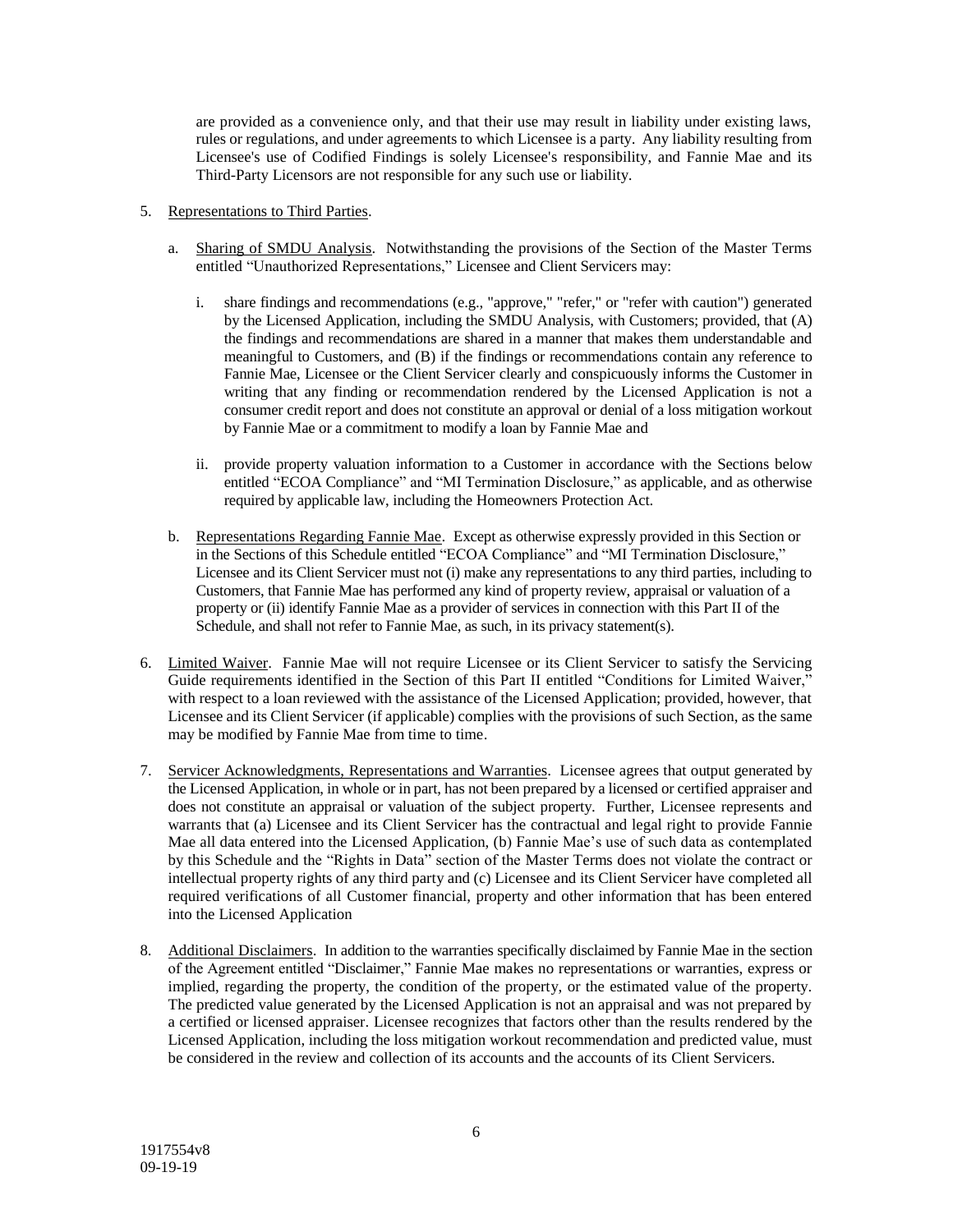- 9. Limited Agency Relationship. Notwithstanding the Section of the Master Terms entitled "Independent Parties," Licensee agrees that, in obtaining Consumer Credit Data via the Licensed Application and in the processing and evaluation of Consumer Credit Data by the Licensed Application for purposes of making a loss mitigation workout recommendation and otherwise performing an SMDU Analysis, Fannie Mae, as owner of the Licensed Application, is the agent of Licensee, as that term is defined in the FCRA. Licensee agrees that Fannie Mae's role as Licensee's limited agent does not extend beyond the limited purposes set forth in this Section, and, for all other purposes, there is no such principal and agent relationship. Moreover, Licensee will in no way misrepresent to any third party the limited extent of this principal/agent relationship.
- 10. Agency/Joint User Relationship with Client Servicer. To the extent that Licensee is using the Licensed Application for the benefit of a Client Servicer, Licensee agrees that Licensee (a) will be the agent of the Client Servicer, as that term is used in the FCRA, and (b) will enter into and maintain a written agreement with the Client Servicer in which the Client Servicer specifically designates Licensee as its agent for FCRA purposes.
- 11. Notification to Borrower. Licensee acknowledges that it may be required to provide certain disclosures to Customers such as when it determines that a Customer does not qualify for a loss mitigation workout. Such disclosure obligations may be imposed under the FCRA, ECOA, the Homeowners Protection Act and other federal and state laws and regulations. Licensee agrees that it bears sole responsibility for complying with such disclosure obligations and that such obligations in no event should be considered imposed upon or shared by Fannie Mae.
- 12. Recordkeeping. Licensee agrees that it may be required to maintain records of certain data pursuant to ECOA and other state and federal laws and regulations. Licensee agrees that (a) it bears sole responsibility for such obligation, (b) it may need to download data from the Licensed Application into its own systems storage facilities (which may include a Third-Party Application) or make copies of such data from the Licensed Application in order to generate or obtain information necessary to meet such recordkeeping requirements and (c) in no event is Fannie Mae responsible for maintaining any such data for Licensee or for providing Licensee with any such data at any time, either in electronic or hard-copy format.
- 13. ECOA Compliance. If Licensee has determined that it is required by the Equal Credit Opportunity Act (ECOA) to provide a Customer a copy of certain property valuation information Licensee has obtained using the Licensed Application, Licensee must provide the Customer a document (the "**Valuation Disclosure**") that contains the following information extracted from the SMDU response file: the standardized address, predicted value, confidence score and response date/timestamp. The Valuation Disclosure must also include the following language:

*"Note: The confidence score reflects the property valuation model's confidence in the accuracy of the estimated value. The more data points the model has related to the particular property and neighborhood, the better the confidence score. Confidence scores range from 1-5, with 1 being the most confident.*

*This estimate of value was developed by an automated valuation model that was made available to your servicer by Fannie Mae. This estimate of value is not the result of an appraisal, nor was it developed by a state licensed or certified appraiser. Fannie Mae makes no representations or warranties, express or implied, regarding the property, the condition of the property, or the estimated value of the property. This estimate is intended to be used solely by the servicer and solely in connection with the modification of your mortgage loan. The servicer may or may not have used this estimated property value to make the credit decision. If you have concerns with this valuation, please talk to your servicer about your options, which include asking your servicer to order an appraisal."*

14. MI Termination Disclosure. If Licensee decides to provide, or has determined that it is required by applicable law to provide, the Customer a copy of certain property valuation information Licensee has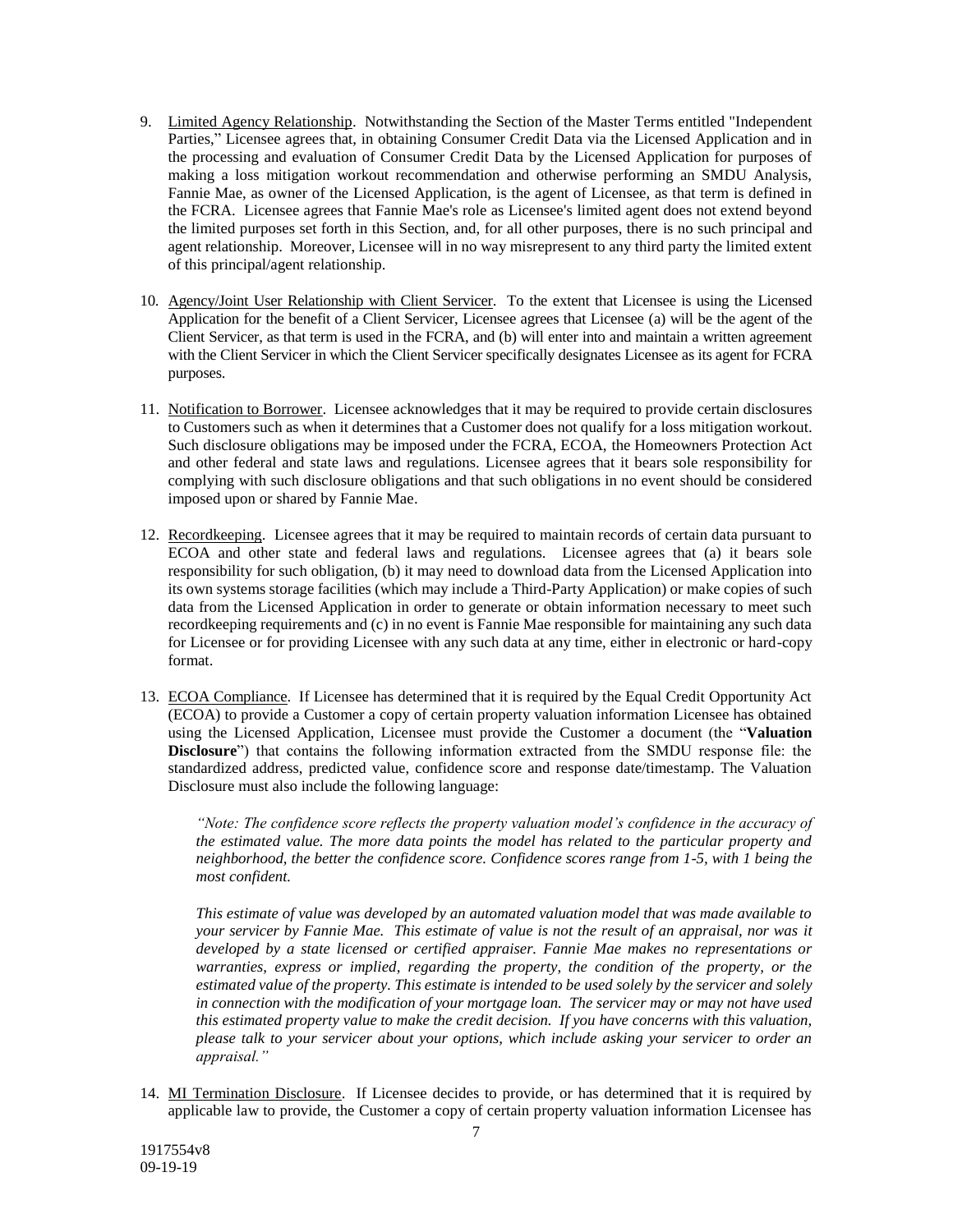obtained using the Licensed Application in connection with a request to terminate mortgage insurance as permitted under this Schedule, Licensee must provide the Customer a disclosure that includes the following language:

*"This estimate of value was developed by an automated valuation model that was made available to your servicer by Fannie Mae. This estimate of value is not the result of an appraisal, nor was it developed by a state licensed or certified appraiser. Fannie Mae makes no representations or warranties, express or implied, regarding the property, the condition of the property, or the estimated value of the property. This estimate is intended to be used solely by the servicer for purposes of determining eligibility for mortgage insurance termination. If you have concerns with this valuation, please talk to your servicer about your options, which include asking your servicer to order a BPO or an appraisal."*

- 15. Support. Fannie Mae will make online resources such as job aids, quick steps and recorded presentations relating to the use of the Licensed Application available to Licensee. Licensee acknowledges and agrees that Licensee, and not Fannie Mae, is responsible for responding to comments and questions from Customers relating to the Licensed Application. Fannie Mae has no obligation with respect to the activity of Authorized Users relating to the Licensed Application, including any obligation to remove, screen, police, edit or monitor any data or other material generated by Licensee's employees, agents, contractors, representatives, customers or affiliates.
- 16. Compliance with Laws. For purposes of Part II of this Schedule, Licensee's obligation to comply with laws, as set forth in the Section of Appendix A of the Master Terms entitled "Compliance with Laws," is replaced with the following:

Licensee acknowledges that its activities and the activities of its Client Servicers (if any), whether or not the Licensed Application is used in connection with such activities, may subject Licensee and its Client Servicers to certain federal, state and local substantive and disclosure laws and regulations including TILA, FCRA, ECOA, FHA, the Fair Debt Collection Practices Act, the Dodd-Frank Wall Street Reform Act, the Homeowners Protection Act and the Consumer Protection Act and mortgage lending, property valuation and servicing statutes, and their implementing regulations and commentaries, as applicable. Licensee hereby represents and warrants that it is in full compliance with these and all other laws, rules, and regulations (including ordinances, conventions, orders that have the effect of law, and judicial rulings and opinions), that apply to any of its mortgage lending, servicing, property valuation and other business practices, as well as to its use of the Licensed Application and Fannie Mae's systems, and that may have a material effect on Fannie Mae (collectively "**Applicable Laws**"). Licensee further represents and warrants that (a) it holds all applicable licenses and authorizations in all jurisdictions in which it conducts its business pursuant to Applicable Laws, (b) such licenses and authorizations are current and are fully in effect and (c) it has designed and implemented compliance and quality control policies, systems and procedures aimed at ensuring compliance with the Applicable Laws, as well as accurate and reliable data capture, collateral valuation, data reporting and adherence in all other manner to sound servicing practices and principles. Licensee also represents and warrants that loan modifications made by it pursuant to a recommendation specified in the SMDU Analysis will comply with Applicable Laws. Licensee acknowledges that Applicable Laws in certain states may prevent Licensee from fully implementing all of the recommended terms of a modification specified in the SMDU Analysis. Licensee bears sole responsibility for complying with Applicable Laws (and compliance with its own quality control policies, procedures and plans) in its implementation of loan modifications in connection with its use of the Licensed Application. The obligations set forth in this Section are in no event to be considered imposed upon or shared by Fannie Mae or any Third-Party Licensors by virtue of Licensee's use of the Licensed Application or any forms, documents or other written or electronic materials provided by Fannie Mae or its Third-Party Licensors, agents or representatives.